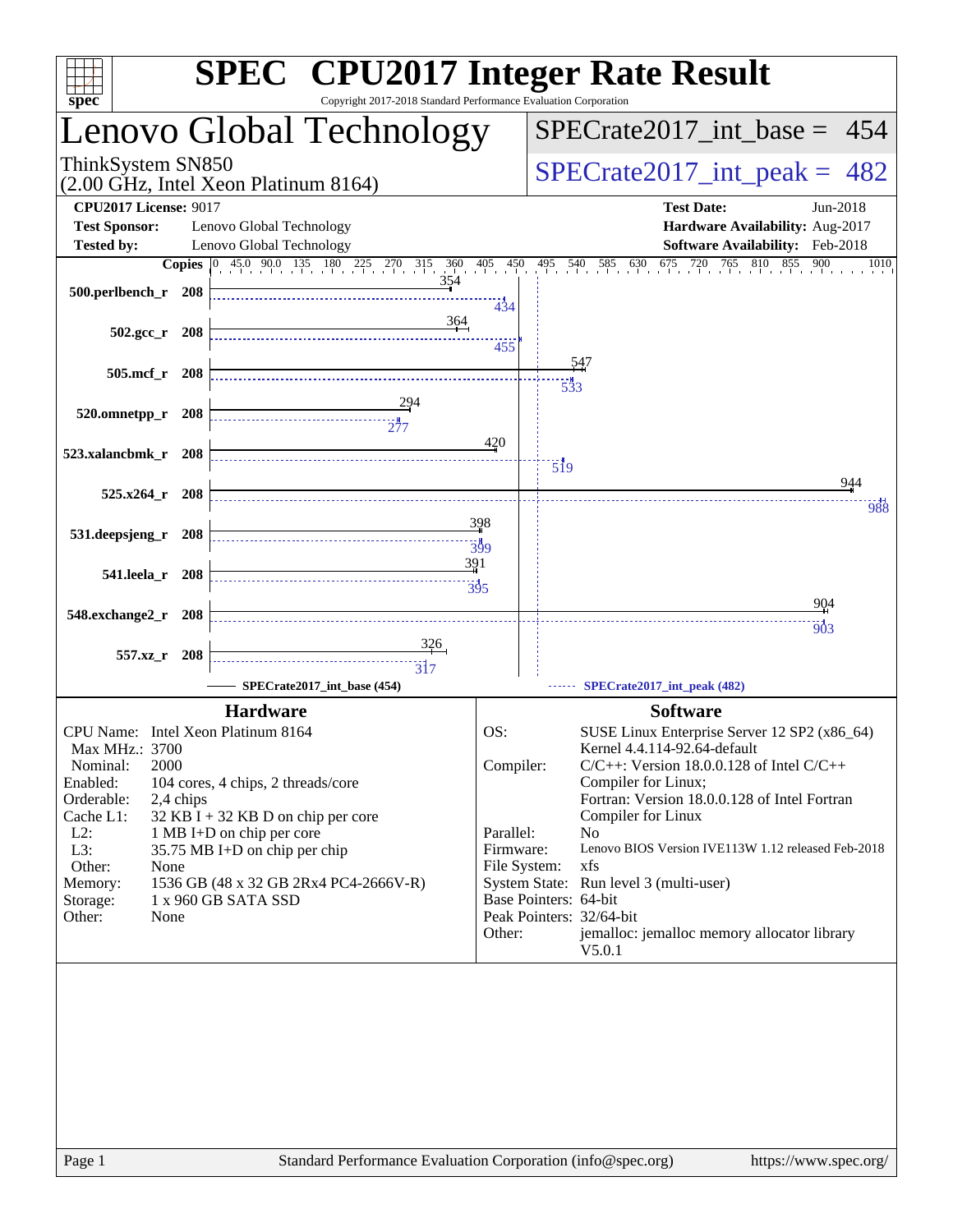

### Lenovo Global Technology

(2.00 GHz, Intel Xeon Platinum 8164)

**[Test Sponsor:](http://www.spec.org/auto/cpu2017/Docs/result-fields.html#TestSponsor)** Lenovo Global Technology **[Hardware Availability:](http://www.spec.org/auto/cpu2017/Docs/result-fields.html#HardwareAvailability)** Aug-2017

[SPECrate2017\\_int\\_base =](http://www.spec.org/auto/cpu2017/Docs/result-fields.html#SPECrate2017intbase) 454

ThinkSystem SN850<br>  $(2.00 \text{ GHz. Intel Yoon Plotinum } 8164)$  [SPECrate2017\\_int\\_peak =](http://www.spec.org/auto/cpu2017/Docs/result-fields.html#SPECrate2017intpeak) 482

**[CPU2017 License:](http://www.spec.org/auto/cpu2017/Docs/result-fields.html#CPU2017License)** 9017 **[Test Date:](http://www.spec.org/auto/cpu2017/Docs/result-fields.html#TestDate)** Jun-2018 **[Tested by:](http://www.spec.org/auto/cpu2017/Docs/result-fields.html#Testedby)** Lenovo Global Technology **[Software Availability:](http://www.spec.org/auto/cpu2017/Docs/result-fields.html#SoftwareAvailability)** Feb-2018

#### **[Results Table](http://www.spec.org/auto/cpu2017/Docs/result-fields.html#ResultsTable)**

|                                    | <b>Base</b>   |                |            |                | <b>Peak</b> |                |       |               |                |              |                |              |                |              |
|------------------------------------|---------------|----------------|------------|----------------|-------------|----------------|-------|---------------|----------------|--------------|----------------|--------------|----------------|--------------|
| <b>Benchmark</b>                   | <b>Copies</b> | <b>Seconds</b> | Ratio      | <b>Seconds</b> | Ratio       | <b>Seconds</b> | Ratio | <b>Copies</b> | <b>Seconds</b> | <b>Ratio</b> | <b>Seconds</b> | <b>Ratio</b> | <b>Seconds</b> | <b>Ratio</b> |
| $500.$ perlbench_r                 | 208           | 936            | 354        | 934            | 355         | 939            | 353   | 208           | 763            | 434          | 765            | 433          | 763            | 434          |
| $502.\text{gcc\_r}$                | 208           | 810            | 364        | 812            | 363         | 775            | 380   | 208           | 647            | 455          | 647            | 455          | 644            | 457          |
| $505$ .mcf r                       | 208           | 608            | 553        | 615            | 547         | 627            | 536   | 208           | 634            | 530          | 631            | 533          | 629            | 534          |
| 520.omnetpp_r                      | 208           | 925            | 295        | 928            | 294         | 929            | 294   | 208           | 981            | 278          | 990            | 276          | 985            | 277          |
| 523.xalancbmk_r                    | 208           | 524            | 420        | 521            | 422         | 524            | 419   | 208           | 423            | 519          | 424            | 518          | 422            | 520          |
| 525.x264 r                         | 208           | 386            | 944        | 385            | 947         | 386            | 943   | 208           | 369            | 986          | 369            | 988          | 367            | 994          |
| 531.deepsjeng_r                    | 208           | 596            | 400        | 599            | 398         | 602            | 396   | 208           | 603            | 396          | 597            | 399          | 598            | <u>399</u>   |
| 541.leela r                        | 208           | 879            | 392        | 888            | 388         | 882            | 391   | 208           | 871            | 396          | 873            | 395          | 872            | <u>395</u>   |
| 548.exchange2_r                    | 208           | 599            | 909        | 603            | 903         | 603            | 904   | 208           | 603            | 903          | 603            | 904          | 603            | 903          |
| 557.xz r                           | 208           | 645            | 348        | 689            | 326         | 689            | 326   | 208           | 708            | 317          | 708            | 317          | 708            | 317          |
| $SPECrate2017\_int\_base =$<br>454 |               |                |            |                |             |                |       |               |                |              |                |              |                |              |
| $CDDCD = 1.4047 + 1.1$             |               |                | $\sqrt{2}$ |                |             |                |       |               |                |              |                |              |                |              |

**[SPECrate2017\\_int\\_peak =](http://www.spec.org/auto/cpu2017/Docs/result-fields.html#SPECrate2017intpeak) 482**

Results appear in the [order in which they were run](http://www.spec.org/auto/cpu2017/Docs/result-fields.html#RunOrder). Bold underlined text [indicates a median measurement](http://www.spec.org/auto/cpu2017/Docs/result-fields.html#Median).

#### **[Submit Notes](http://www.spec.org/auto/cpu2017/Docs/result-fields.html#SubmitNotes)**

 The numactl mechanism was used to bind copies to processors. The config file option 'submit' was used to generate numactl commands to bind each copy to a specific processor. For details, please see the config file.

#### **[Operating System Notes](http://www.spec.org/auto/cpu2017/Docs/result-fields.html#OperatingSystemNotes)**

Stack size set to unlimited using "ulimit -s unlimited"

#### **[General Notes](http://www.spec.org/auto/cpu2017/Docs/result-fields.html#GeneralNotes)**

Environment variables set by runcpu before the start of the run: LD\_LIBRARY\_PATH = "/home/cpu2017.1.0.2.ic18.0/lib/ia32:/home/cpu2017.1.0.2.ic18.0/lib/intel64" LD\_LIBRARY\_PATH = "\$LD\_LIBRARY\_PATH:/home/cpu2017.1.0.2.ic18.0/je5.0.1-32:/home/cpu2017.1.0.2.ic18.0/je5.0.1-64" Binaries compiled on a system with 1x Intel Core i7-4790 CPU + 32GB RAM memory using Redhat Enterprise Linux 7.4 Transparent Huge Pages enabled by default Prior to runcpu invocation Filesystem page cache synced and cleared with: sync; echo 3> /proc/sys/vm/drop\_caches runcpu command invoked through numactl i.e.: numactl --interleave=all runcpu <etc> jemalloc: configured and built at default for 32bit (i686) and 64bit (x86\_64) targets; jemalloc: built with the RedHat Enterprise 7.4, and the system compiler gcc 4.8.5; jemalloc: sources available from jemalloc.net or

**(Continued on next page)**

| Page 2 | Standard Performance Evaluation Corporation (info@spec.org) | https://www.spec.org/ |
|--------|-------------------------------------------------------------|-----------------------|
|        |                                                             |                       |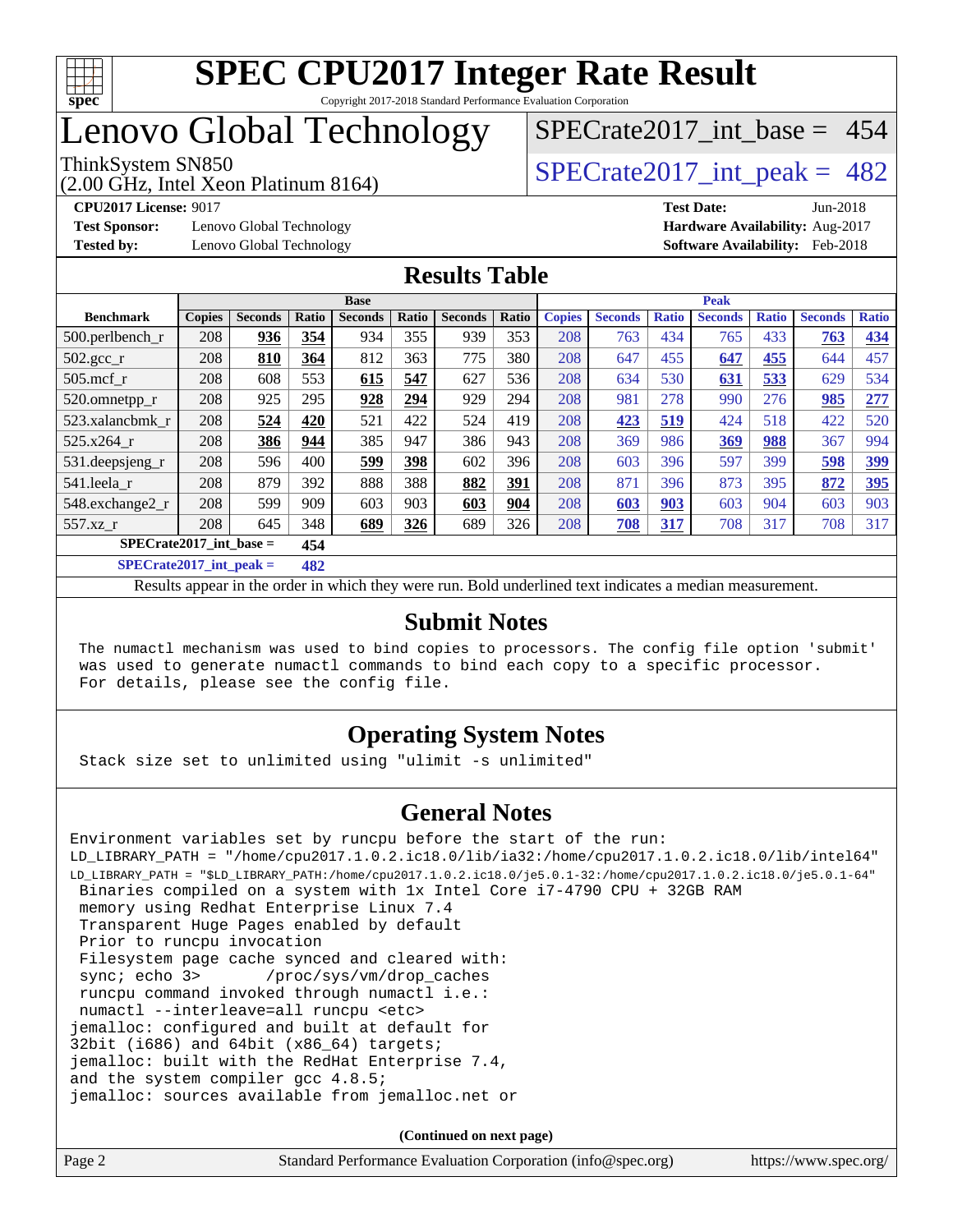

### Lenovo Global Technology

[SPECrate2017\\_int\\_base =](http://www.spec.org/auto/cpu2017/Docs/result-fields.html#SPECrate2017intbase) 454

(2.00 GHz, Intel Xeon Platinum 8164) ThinkSystem SN850<br>  $(2.00 \text{ GHz. Intel Yoon Plotinum } 8164)$  [SPECrate2017\\_int\\_peak =](http://www.spec.org/auto/cpu2017/Docs/result-fields.html#SPECrate2017intpeak) 482

**[Test Sponsor:](http://www.spec.org/auto/cpu2017/Docs/result-fields.html#TestSponsor)** Lenovo Global Technology **[Hardware Availability:](http://www.spec.org/auto/cpu2017/Docs/result-fields.html#HardwareAvailability)** Aug-2017 **[Tested by:](http://www.spec.org/auto/cpu2017/Docs/result-fields.html#Testedby)** Lenovo Global Technology **[Software Availability:](http://www.spec.org/auto/cpu2017/Docs/result-fields.html#SoftwareAvailability)** Feb-2018

**[CPU2017 License:](http://www.spec.org/auto/cpu2017/Docs/result-fields.html#CPU2017License)** 9017 **[Test Date:](http://www.spec.org/auto/cpu2017/Docs/result-fields.html#TestDate)** Jun-2018

#### **[General Notes \(Continued\)](http://www.spec.org/auto/cpu2017/Docs/result-fields.html#GeneralNotes)**

<https://github.com/jemalloc/jemalloc/releases> Yes: The test sponsor attests, as of date of publication, that CVE-2017-5754 (Meltdown) is mitigated in the system as tested and documented. Yes: The test sponsor attests, as of date of publication, that CVE-2017-5753 (Spectre variant 1) is mitigated in the system as tested and documented. Yes: The test sponsor attests, as of date of publication, that CVE-2017-5715 (Spectre variant 2) is mitigated in the system as tested and documented.

#### **[Platform Notes](http://www.spec.org/auto/cpu2017/Docs/result-fields.html#PlatformNotes)**

Page 3 Standard Performance Evaluation Corporation [\(info@spec.org\)](mailto:info@spec.org) <https://www.spec.org/> BIOS configuration: Choose Operating Mode set to Maximum Performance SNC set to Enable MONITOR/MWAIT set to Enable Execute Disable Bit set to Disable Intel Virtualization Technology set to Disable DCA set to Enable Sysinfo program /home/cpu2017.1.0.2.ic18.0/bin/sysinfo Rev: r5797 of 2017-06-14 96c45e4568ad54c135fd618bcc091c0f running on SN850-01 Fri Jun 15 10:18:13 2018 SUT (System Under Test) info as seen by some common utilities. For more information on this section, see <https://www.spec.org/cpu2017/Docs/config.html#sysinfo> From /proc/cpuinfo model name : Intel(R) Xeon(R) Platinum 8164 CPU @ 2.00GHz 4 "physical id"s (chips) 208 "processors" cores, siblings (Caution: counting these is hw and system dependent. The following excerpts from /proc/cpuinfo might not be reliable. Use with caution.) cpu cores : 26 siblings : 52 physical 0: cores 0 1 2 3 4 5 6 8 9 10 11 12 13 16 17 18 19 20 21 22 24 25 26 27 28 29 physical 1: cores 0 1 2 3 4 5 6 8 9 10 11 12 13 16 17 18 19 20 21 22 24 25 26 27 28 29 physical 2: cores 0 1 2 3 4 5 6 8 9 10 11 12 13 16 17 18 19 20 21 22 24 25 26 27 28 29 physical 3: cores 0 1 2 3 4 5 6 8 9 10 11 12 13 16 17 18 19 20 21 22 24 25 26 27 28 29 From lscpu: Architecture: x86\_64 CPU op-mode(s): 32-bit, 64-bit Byte Order: Little Endian **(Continued on next page)**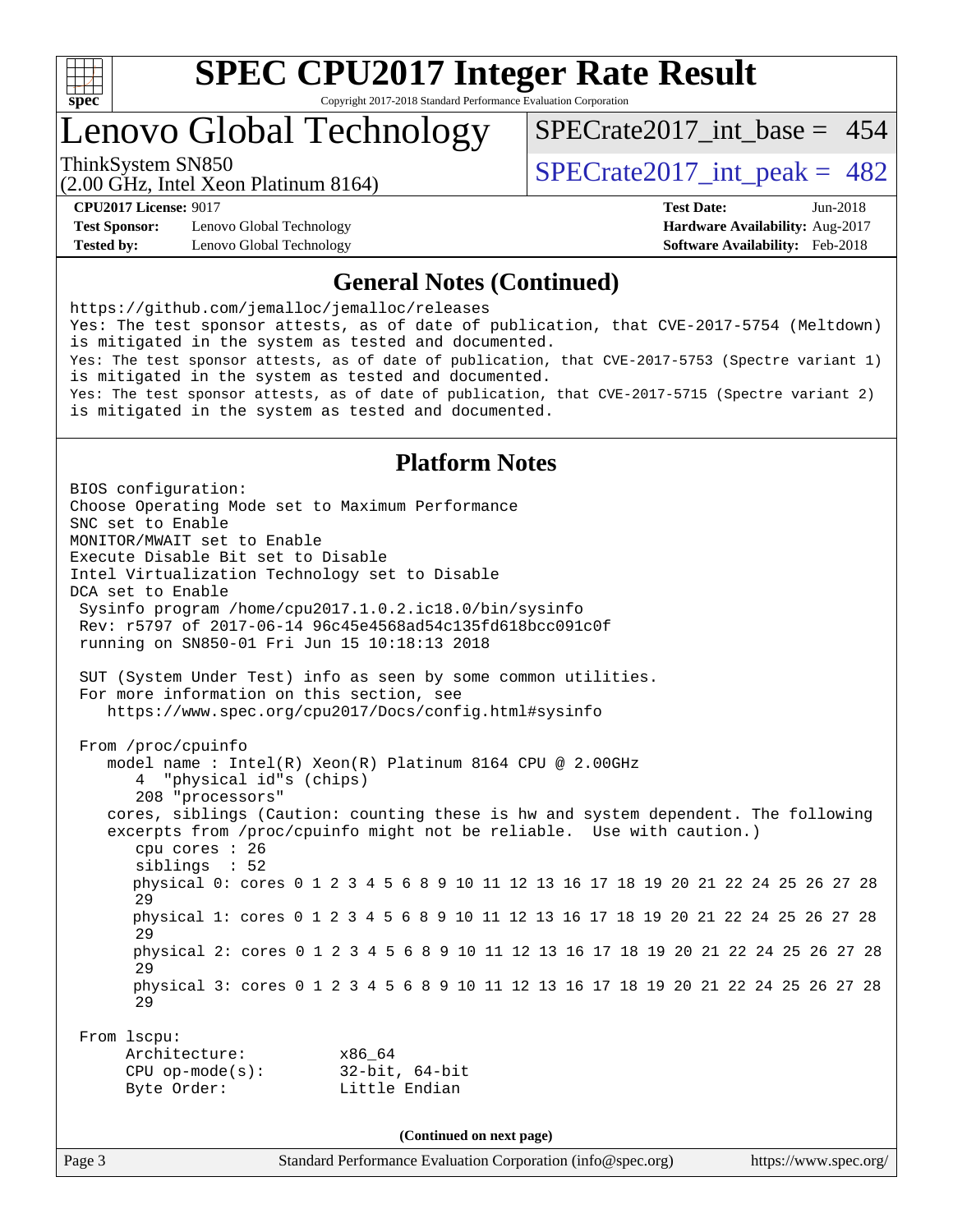

Lenovo Global Technology

[SPECrate2017\\_int\\_base =](http://www.spec.org/auto/cpu2017/Docs/result-fields.html#SPECrate2017intbase) 454

(2.00 GHz, Intel Xeon Platinum 8164)

ThinkSystem SN850<br>  $(2.00 \text{ GHz})$  Intel Xeon Platinum 8164) SPECrate 2017\_int\_peak = 482

**[Test Sponsor:](http://www.spec.org/auto/cpu2017/Docs/result-fields.html#TestSponsor)** Lenovo Global Technology **[Hardware Availability:](http://www.spec.org/auto/cpu2017/Docs/result-fields.html#HardwareAvailability)** Aug-2017 **[Tested by:](http://www.spec.org/auto/cpu2017/Docs/result-fields.html#Testedby)** Lenovo Global Technology **[Software Availability:](http://www.spec.org/auto/cpu2017/Docs/result-fields.html#SoftwareAvailability)** Feb-2018

**[CPU2017 License:](http://www.spec.org/auto/cpu2017/Docs/result-fields.html#CPU2017License)** 9017 **[Test Date:](http://www.spec.org/auto/cpu2017/Docs/result-fields.html#TestDate)** Jun-2018

#### **[Platform Notes \(Continued\)](http://www.spec.org/auto/cpu2017/Docs/result-fields.html#PlatformNotes)**

| 208<br>CPU(s):                                                                       |                                                                                      |  |  |  |  |  |
|--------------------------------------------------------------------------------------|--------------------------------------------------------------------------------------|--|--|--|--|--|
| $0 - 207$<br>On-line $CPU(s)$ list:                                                  |                                                                                      |  |  |  |  |  |
| Thread( $s$ ) per core:                                                              | 2                                                                                    |  |  |  |  |  |
| $Core(s)$ per socket:                                                                | 26                                                                                   |  |  |  |  |  |
| Socket(s):                                                                           | 4                                                                                    |  |  |  |  |  |
| NUMA $node(s):$                                                                      | 8                                                                                    |  |  |  |  |  |
| Vendor ID:                                                                           | GenuineIntel                                                                         |  |  |  |  |  |
| CPU family:                                                                          | 6                                                                                    |  |  |  |  |  |
| Model:                                                                               | 85                                                                                   |  |  |  |  |  |
| Model name:                                                                          | $Intel(R) Xeon(R) Platinum 8164 CPU @ 2.00GHz$                                       |  |  |  |  |  |
| Stepping:                                                                            | 4                                                                                    |  |  |  |  |  |
| CPU MHz:                                                                             | 1995.318                                                                             |  |  |  |  |  |
| BogoMIPS:                                                                            | 3990.63                                                                              |  |  |  |  |  |
| Virtualization:                                                                      | $VT - x$                                                                             |  |  |  |  |  |
| L1d cache:                                                                           | 32K                                                                                  |  |  |  |  |  |
| Lli cache:                                                                           | 32K                                                                                  |  |  |  |  |  |
| $L2$ cache:                                                                          | 1024K                                                                                |  |  |  |  |  |
| L3 cache:                                                                            | 36608K                                                                               |  |  |  |  |  |
| NUMA node0 CPU(s):                                                                   | 0-3, 7-9, 13-15, 20-22, 104-107, 111-113, 117-119, 124-126                           |  |  |  |  |  |
| NUMA nodel CPU(s):                                                                   | 4-6, 10-12, 16-19, 23-25, 108-110, 114-116, 120-123, 127-129                         |  |  |  |  |  |
| NUMA node2 CPU(s):                                                                   | 26-29, 33-35, 39-41, 46-48, 130-133, 137-139, 143-145, 150-152                       |  |  |  |  |  |
| NUMA $node3$ $CPU(s)$ :                                                              | 30-32, 36-38, 42-45, 49-51, 134-136, 140-142, 146-149, 153-155                       |  |  |  |  |  |
| NUMA $node4$ $CPU(s)$ :                                                              | 52-55, 59-61, 65-67, 72-74, 156-159, 163-165, 169-171, 176-178                       |  |  |  |  |  |
| NUMA node5 CPU(s):                                                                   | 56-58, 62-64, 68-71, 75-77, 160-162, 166-168, 172-175, 179-181                       |  |  |  |  |  |
| NUMA node6 CPU(s):                                                                   | 78-81, 85-87, 91-93, 98-100, 182-185, 189-191, 195-197, 202-204                      |  |  |  |  |  |
| NUMA node7 CPU(s):                                                                   | 82-84, 88-90, 94-97, 101-103, 186-188, 192-194, 198-201, 205-207                     |  |  |  |  |  |
| Flaqs:                                                                               | fpu vme de pse tsc msr pae mce cx8 apic sep mtrr pge mca cmov                        |  |  |  |  |  |
|                                                                                      | pat pse36 clflush dts acpi mmx fxsr sse sse2 ss ht tm pbe syscall nx pdpelgb rdtscp  |  |  |  |  |  |
|                                                                                      | lm constant_tsc art arch_perfmon pebs bts rep_good nopl xtopology nonstop_tsc        |  |  |  |  |  |
|                                                                                      | aperfmperf eagerfpu pni pclmulqdq dtes64 monitor ds_cpl vmx smx est tm2 ssse3 sdbg   |  |  |  |  |  |
|                                                                                      | fma cx16 xtpr pdcm pcid dca sse4_1 sse4_2 x2apic movbe popcnt tsc_deadline_timer aes |  |  |  |  |  |
|                                                                                      | xsave avx f16c rdrand lahf_lm abm 3dnowprefetch ida arat epb invpcid_single pln pts  |  |  |  |  |  |
|                                                                                      | dtherm intel_pt rsb_ctxsw spec_ctrl retpoline kaiser tpr_shadow vnmi flexpriority    |  |  |  |  |  |
|                                                                                      | ept vpid fsgsbase tsc_adjust bmil hle avx2 smep bmi2 erms invpcid rtm cqm mpx        |  |  |  |  |  |
|                                                                                      | avx512f avx512dq rdseed adx smap clflushopt clwb avx512cd avx512bw avx512vl xsaveopt |  |  |  |  |  |
| xsavec xgetbvl cqm_llc cqm_occup_llc                                                 |                                                                                      |  |  |  |  |  |
|                                                                                      |                                                                                      |  |  |  |  |  |
| /proc/cpuinfo cache data                                                             |                                                                                      |  |  |  |  |  |
| cache size : 36608 KB                                                                |                                                                                      |  |  |  |  |  |
|                                                                                      |                                                                                      |  |  |  |  |  |
| From numactl --hardware                                                              | WARNING: a numactl 'node' might or might not correspond to a                         |  |  |  |  |  |
| physical chip.                                                                       |                                                                                      |  |  |  |  |  |
| available: 8 nodes (0-7)                                                             |                                                                                      |  |  |  |  |  |
| node 0 cpus: 0 1 2 3 7 8 9 13 14 15 20 21 22 104 105 106 107 111 112 113 117 118 119 |                                                                                      |  |  |  |  |  |
| 124 125 126                                                                          |                                                                                      |  |  |  |  |  |
| node 0 size: 193130 MB                                                               |                                                                                      |  |  |  |  |  |
| node 0 free: 192807 MB                                                               |                                                                                      |  |  |  |  |  |
|                                                                                      |                                                                                      |  |  |  |  |  |
| (Continued on next page)                                                             |                                                                                      |  |  |  |  |  |
|                                                                                      |                                                                                      |  |  |  |  |  |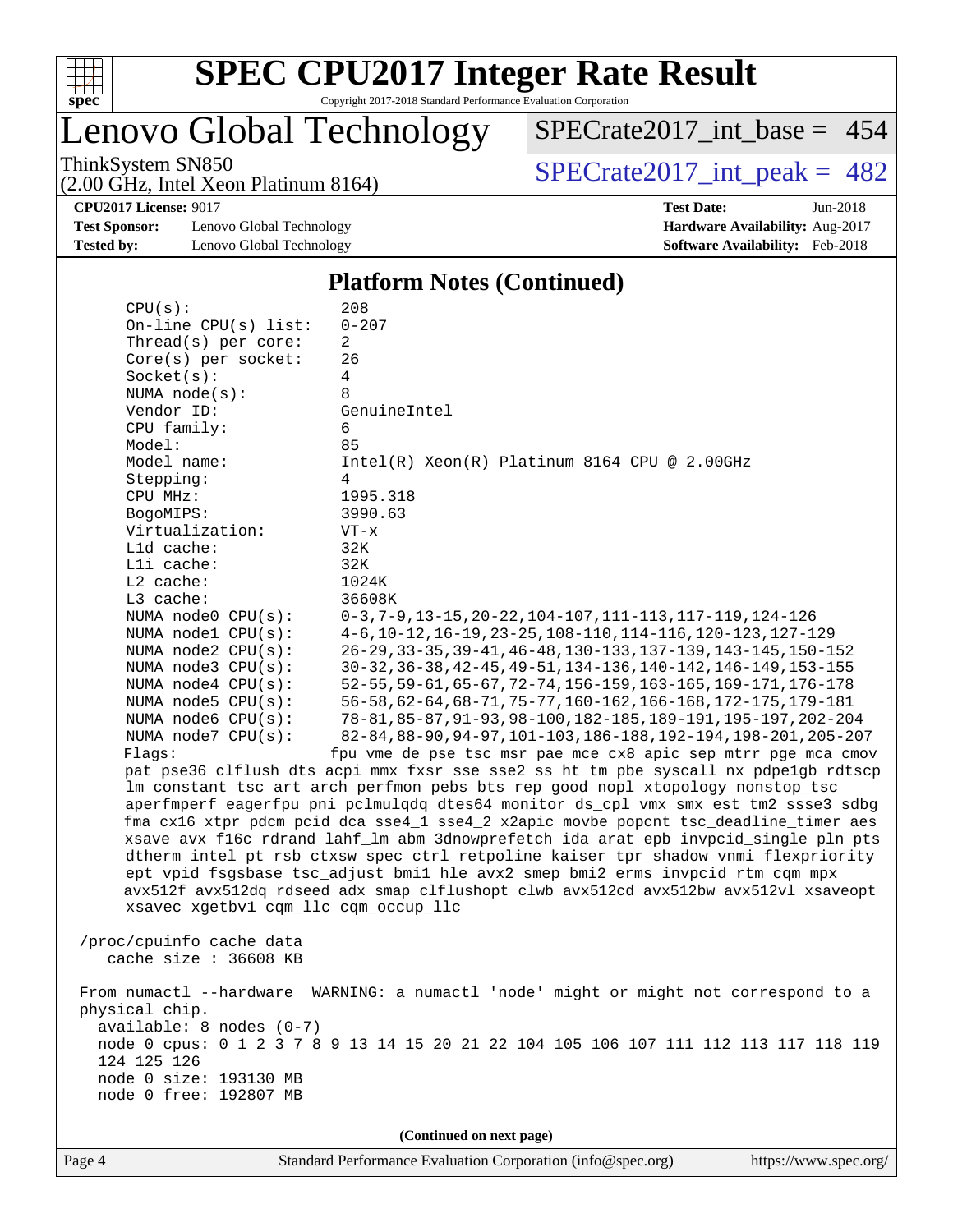

# **[SPEC CPU2017 Integer Rate Result](http://www.spec.org/auto/cpu2017/Docs/result-fields.html#SPECCPU2017IntegerRateResult)**

Copyright 2017-2018 Standard Performance Evaluation Corporation

### Lenovo Global Technology

 $SPECrate2017\_int\_base = 454$ 

(2.00 GHz, Intel Xeon Platinum 8164)

ThinkSystem SN850<br>  $(2.00 \text{ GHz. Intel Yoon Plitium } 8164)$  [SPECrate2017\\_int\\_peak =](http://www.spec.org/auto/cpu2017/Docs/result-fields.html#SPECrate2017intpeak) 482

**[Test Sponsor:](http://www.spec.org/auto/cpu2017/Docs/result-fields.html#TestSponsor)** Lenovo Global Technology **[Hardware Availability:](http://www.spec.org/auto/cpu2017/Docs/result-fields.html#HardwareAvailability)** Aug-2017 **[Tested by:](http://www.spec.org/auto/cpu2017/Docs/result-fields.html#Testedby)** Lenovo Global Technology **[Software Availability:](http://www.spec.org/auto/cpu2017/Docs/result-fields.html#SoftwareAvailability)** Feb-2018

**[CPU2017 License:](http://www.spec.org/auto/cpu2017/Docs/result-fields.html#CPU2017License)** 9017 **[Test Date:](http://www.spec.org/auto/cpu2017/Docs/result-fields.html#TestDate)** Jun-2018

#### **[Platform Notes \(Continued\)](http://www.spec.org/auto/cpu2017/Docs/result-fields.html#PlatformNotes)**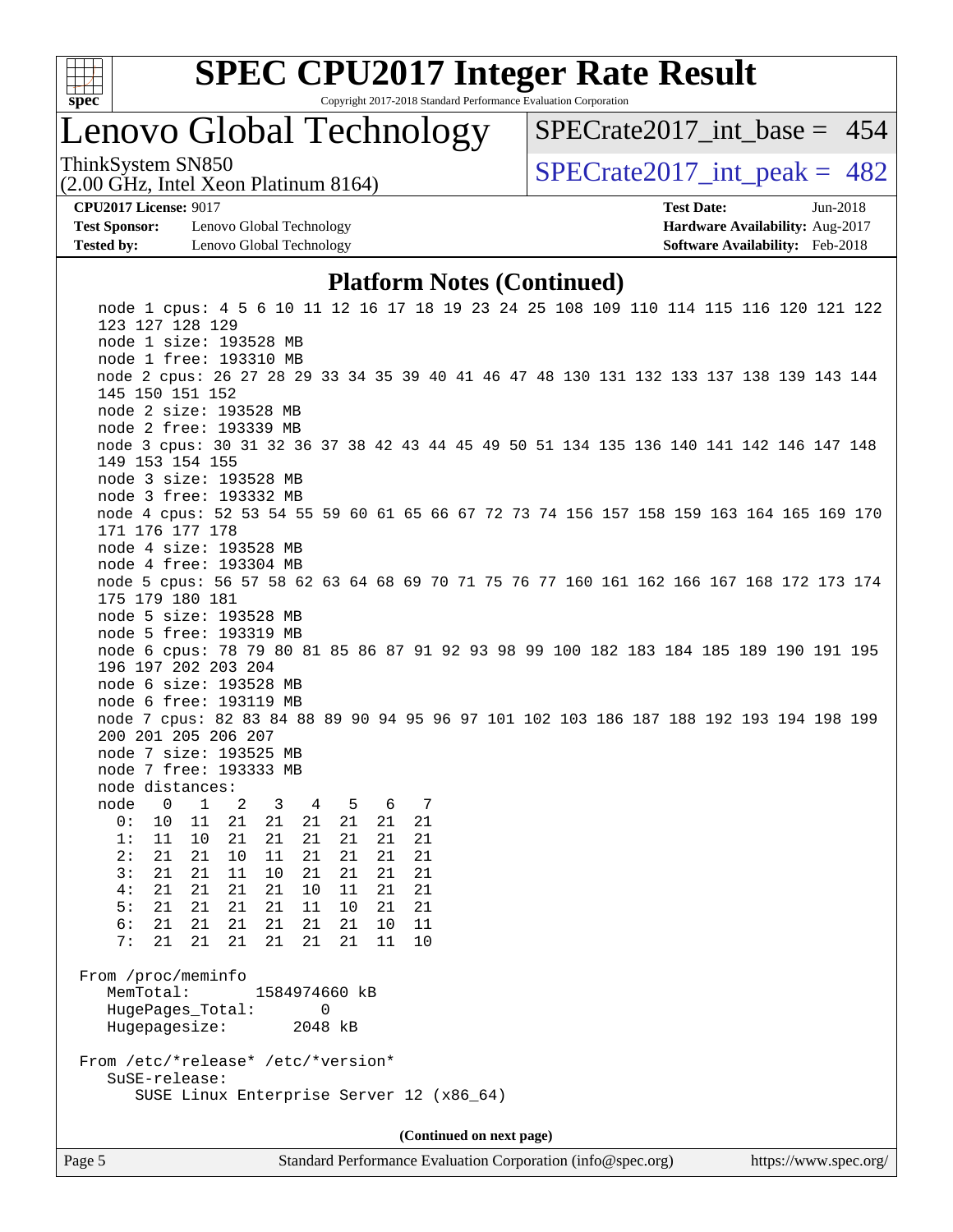

### Lenovo Global Technology

ThinkSystem SN850<br>  $(2.00 \text{ GHz. Intel Yoon Plitium } 8164)$  [SPECrate2017\\_int\\_peak =](http://www.spec.org/auto/cpu2017/Docs/result-fields.html#SPECrate2017intpeak) 482

[SPECrate2017\\_int\\_base =](http://www.spec.org/auto/cpu2017/Docs/result-fields.html#SPECrate2017intbase) 454

(2.00 GHz, Intel Xeon Platinum 8164)

**[CPU2017 License:](http://www.spec.org/auto/cpu2017/Docs/result-fields.html#CPU2017License)** 9017 **[Test Date:](http://www.spec.org/auto/cpu2017/Docs/result-fields.html#TestDate)** Jun-2018

**[Test Sponsor:](http://www.spec.org/auto/cpu2017/Docs/result-fields.html#TestSponsor)** Lenovo Global Technology **[Hardware Availability:](http://www.spec.org/auto/cpu2017/Docs/result-fields.html#HardwareAvailability)** Aug-2017 **[Tested by:](http://www.spec.org/auto/cpu2017/Docs/result-fields.html#Testedby)** Lenovo Global Technology **[Software Availability:](http://www.spec.org/auto/cpu2017/Docs/result-fields.html#SoftwareAvailability)** Feb-2018

#### **[Platform Notes \(Continued\)](http://www.spec.org/auto/cpu2017/Docs/result-fields.html#PlatformNotes)**

 VERSION = 12 PATCHLEVEL = 2 # This file is deprecated and will be removed in a future service pack or release. # Please check /etc/os-release for details about this release. os-release: NAME="SLES" VERSION="12-SP2" VERSION\_ID="12.2" PRETTY\_NAME="SUSE Linux Enterprise Server 12 SP2" ID="sles" ANSI\_COLOR="0;32" CPE\_NAME="cpe:/o:suse:sles:12:sp2" uname -a: Linux SN850-01 4.4.114-92.64-default #1 SMP Thu Feb 1 19:18:19 UTC 2018 (c6ce5db) x86\_64 x86\_64 x86\_64 GNU/Linux run-level 3 Jun 15 10:17 SPEC is set to: /home/cpu2017.1.0.2.ic18.0 Filesystem Type Size Used Avail Use% Mounted on /dev/sda4 xfs 836G 254G 583G 31% /home Additional information from dmidecode follows. WARNING: Use caution when you interpret this section. The 'dmidecode' program reads system data which is "intended to allow hardware to be accurately determined", but the intent may not be met, as there are frequent changes to hardware, firmware, and the "DMTF SMBIOS" standard. BIOS Lenovo -[IVE113W-1.12]- 02/06/2018 Memory: 48x Samsung M393A4K40BB2-CTD 32 GB 2 rank 2666 (End of data from sysinfo program) **[Compiler Version Notes](http://www.spec.org/auto/cpu2017/Docs/result-fields.html#CompilerVersionNotes)** ============================================================================== CC 500.perlbench  $r(base)$  502.gcc  $r(base)$  505.mcf  $r(base, peak)$ 525.x264 $r(base, peak)$  557.xz $r(base, peak)$ ----------------------------------------------------------------------------- icc (ICC) 18.0.0 20170811 Copyright (C) 1985-2017 Intel Corporation. All rights reserved. ------------------------------------------------------------------------------

============================================================================== CC 500.perlbench\_r(peak) 502.gcc\_r(peak)

------------------------------------------------------------------------------

**(Continued on next page)**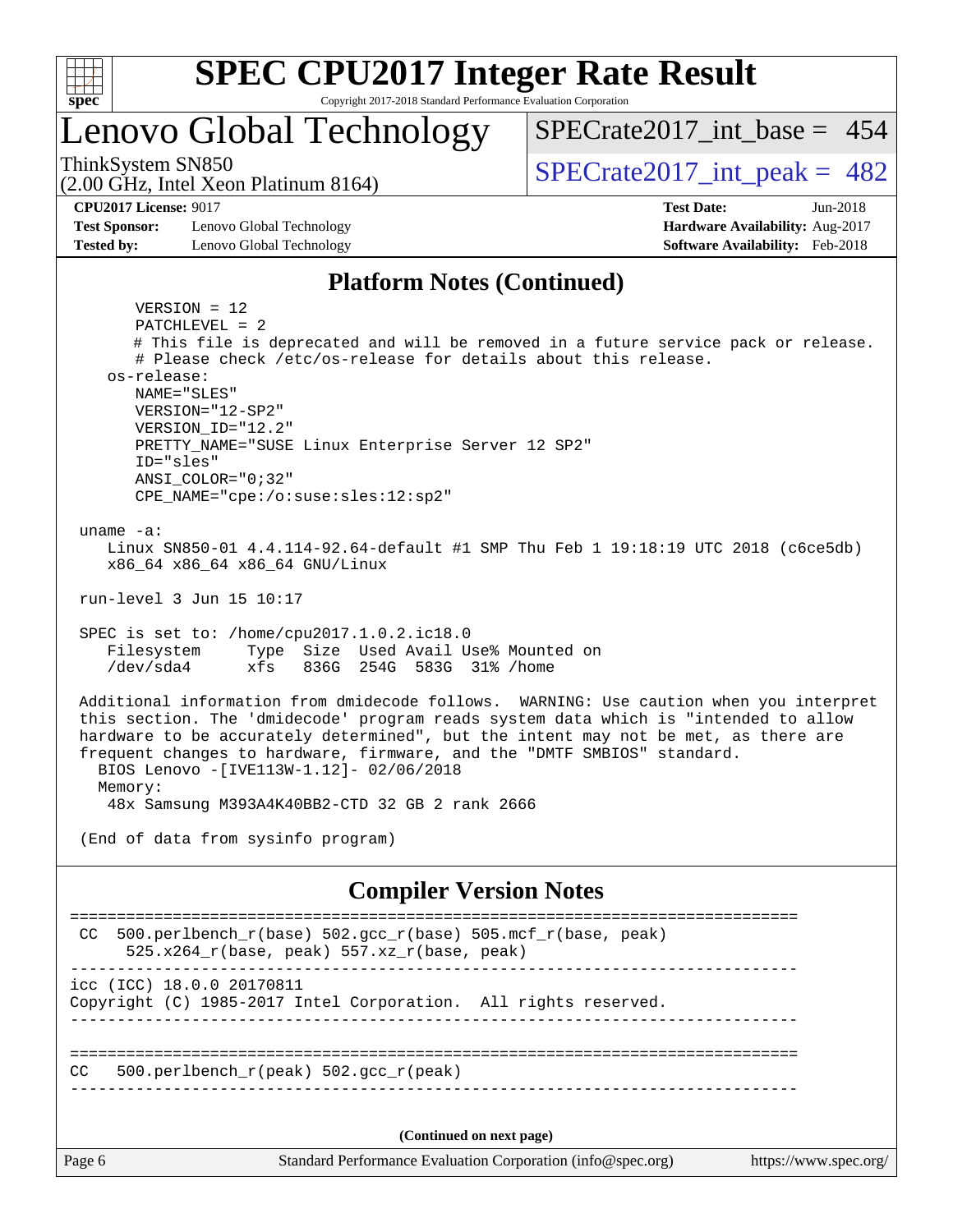

### Lenovo Global Technology

[SPECrate2017\\_int\\_base =](http://www.spec.org/auto/cpu2017/Docs/result-fields.html#SPECrate2017intbase) 454

(2.00 GHz, Intel Xeon Platinum 8164)

ThinkSystem SN850<br>(2.00 GHz, Intel Xeon Platinum 8164) [SPECrate2017\\_int\\_peak =](http://www.spec.org/auto/cpu2017/Docs/result-fields.html#SPECrate2017intpeak)  $482$ 

**[Test Sponsor:](http://www.spec.org/auto/cpu2017/Docs/result-fields.html#TestSponsor)** Lenovo Global Technology **[Hardware Availability:](http://www.spec.org/auto/cpu2017/Docs/result-fields.html#HardwareAvailability)** Aug-2017 **[Tested by:](http://www.spec.org/auto/cpu2017/Docs/result-fields.html#Testedby)** Lenovo Global Technology **[Software Availability:](http://www.spec.org/auto/cpu2017/Docs/result-fields.html#SoftwareAvailability)** Feb-2018

**[CPU2017 License:](http://www.spec.org/auto/cpu2017/Docs/result-fields.html#CPU2017License)** 9017 **[Test Date:](http://www.spec.org/auto/cpu2017/Docs/result-fields.html#TestDate)** Jun-2018

#### **[Compiler Version Notes \(Continued\)](http://www.spec.org/auto/cpu2017/Docs/result-fields.html#CompilerVersionNotes)**

| icc (ICC) 18.0.0 20170811<br>Copyright (C) 1985-2017 Intel Corporation. All rights reserved.                            |
|-------------------------------------------------------------------------------------------------------------------------|
| CXXC 520.omnetpp $r(base)$ 523.xalancbmk $r(base)$ 531.deepsjeng $r(base)$<br>541.leela_r(base)                         |
| icpc (ICC) 18.0.0 20170811<br>Copyright (C) 1985-2017 Intel Corporation. All rights reserved.                           |
| CXXC 520.omnetpp $r(\text{peak})$ 523.xalancbmk $r(\text{peak})$ 531.deepsjeng $r(\text{peak})$<br>$541.$ leela r(peak) |
| icpc (ICC) 18.0.0 20170811<br>Copyright (C) 1985-2017 Intel Corporation. All rights reserved.                           |
| $FC$ 548. exchange2 $r(base, peak)$<br>______________________________________                                           |
| ifort (IFORT) 18.0.0 20170811<br>Copyright (C) 1985-2017 Intel Corporation. All rights reserved.                        |

### **[Base Compiler Invocation](http://www.spec.org/auto/cpu2017/Docs/result-fields.html#BaseCompilerInvocation)**

[C benchmarks](http://www.spec.org/auto/cpu2017/Docs/result-fields.html#Cbenchmarks): [icc](http://www.spec.org/cpu2017/results/res2018q3/cpu2017-20180620-07210.flags.html#user_CCbase_intel_icc_18.0_66fc1ee009f7361af1fbd72ca7dcefbb700085f36577c54f309893dd4ec40d12360134090235512931783d35fd58c0460139e722d5067c5574d8eaf2b3e37e92)

[C++ benchmarks:](http://www.spec.org/auto/cpu2017/Docs/result-fields.html#CXXbenchmarks) [icpc](http://www.spec.org/cpu2017/results/res2018q3/cpu2017-20180620-07210.flags.html#user_CXXbase_intel_icpc_18.0_c510b6838c7f56d33e37e94d029a35b4a7bccf4766a728ee175e80a419847e808290a9b78be685c44ab727ea267ec2f070ec5dc83b407c0218cded6866a35d07)

[Fortran benchmarks](http://www.spec.org/auto/cpu2017/Docs/result-fields.html#Fortranbenchmarks): [ifort](http://www.spec.org/cpu2017/results/res2018q3/cpu2017-20180620-07210.flags.html#user_FCbase_intel_ifort_18.0_8111460550e3ca792625aed983ce982f94888b8b503583aa7ba2b8303487b4d8a21a13e7191a45c5fd58ff318f48f9492884d4413fa793fd88dd292cad7027ca)

### **[Base Portability Flags](http://www.spec.org/auto/cpu2017/Docs/result-fields.html#BasePortabilityFlags)**

 500.perlbench\_r: [-DSPEC\\_LP64](http://www.spec.org/cpu2017/results/res2018q3/cpu2017-20180620-07210.flags.html#b500.perlbench_r_basePORTABILITY_DSPEC_LP64) [-DSPEC\\_LINUX\\_X64](http://www.spec.org/cpu2017/results/res2018q3/cpu2017-20180620-07210.flags.html#b500.perlbench_r_baseCPORTABILITY_DSPEC_LINUX_X64) 502.gcc\_r: [-DSPEC\\_LP64](http://www.spec.org/cpu2017/results/res2018q3/cpu2017-20180620-07210.flags.html#suite_basePORTABILITY502_gcc_r_DSPEC_LP64) 505.mcf\_r: [-DSPEC\\_LP64](http://www.spec.org/cpu2017/results/res2018q3/cpu2017-20180620-07210.flags.html#suite_basePORTABILITY505_mcf_r_DSPEC_LP64)

**(Continued on next page)**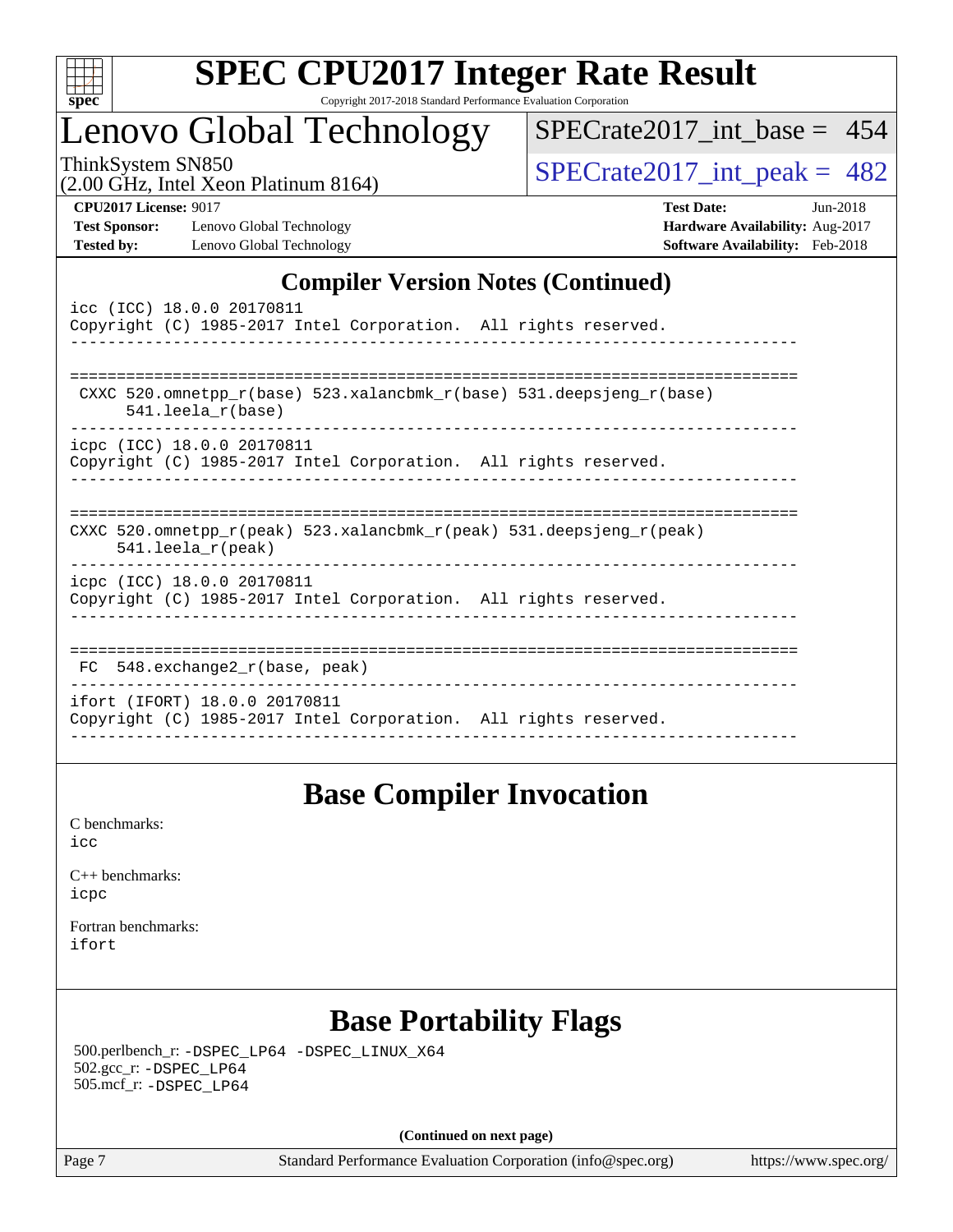

### Lenovo Global Technology

 $SPECrate2017\_int\_base = 454$ 

ThinkSystem SN850<br>  $\frac{1}{200}$  [SPECrate2017\\_int\\_peak =](http://www.spec.org/auto/cpu2017/Docs/result-fields.html#SPECrate2017intpeak) 482

**[Test Sponsor:](http://www.spec.org/auto/cpu2017/Docs/result-fields.html#TestSponsor)** Lenovo Global Technology **[Hardware Availability:](http://www.spec.org/auto/cpu2017/Docs/result-fields.html#HardwareAvailability)** Aug-2017 **[Tested by:](http://www.spec.org/auto/cpu2017/Docs/result-fields.html#Testedby)** Lenovo Global Technology **[Software Availability:](http://www.spec.org/auto/cpu2017/Docs/result-fields.html#SoftwareAvailability)** Feb-2018

(2.00 GHz, Intel Xeon Platinum 8164)

**[CPU2017 License:](http://www.spec.org/auto/cpu2017/Docs/result-fields.html#CPU2017License)** 9017 **[Test Date:](http://www.spec.org/auto/cpu2017/Docs/result-fields.html#TestDate)** Jun-2018

### **[Base Portability Flags \(Continued\)](http://www.spec.org/auto/cpu2017/Docs/result-fields.html#BasePortabilityFlags)**

 520.omnetpp\_r: [-DSPEC\\_LP64](http://www.spec.org/cpu2017/results/res2018q3/cpu2017-20180620-07210.flags.html#suite_basePORTABILITY520_omnetpp_r_DSPEC_LP64) 523.xalancbmk\_r: [-DSPEC\\_LP64](http://www.spec.org/cpu2017/results/res2018q3/cpu2017-20180620-07210.flags.html#suite_basePORTABILITY523_xalancbmk_r_DSPEC_LP64) [-DSPEC\\_LINUX](http://www.spec.org/cpu2017/results/res2018q3/cpu2017-20180620-07210.flags.html#b523.xalancbmk_r_baseCXXPORTABILITY_DSPEC_LINUX) 525.x264\_r: [-DSPEC\\_LP64](http://www.spec.org/cpu2017/results/res2018q3/cpu2017-20180620-07210.flags.html#suite_basePORTABILITY525_x264_r_DSPEC_LP64) 531.deepsjeng\_r: [-DSPEC\\_LP64](http://www.spec.org/cpu2017/results/res2018q3/cpu2017-20180620-07210.flags.html#suite_basePORTABILITY531_deepsjeng_r_DSPEC_LP64) 541.leela\_r: [-DSPEC\\_LP64](http://www.spec.org/cpu2017/results/res2018q3/cpu2017-20180620-07210.flags.html#suite_basePORTABILITY541_leela_r_DSPEC_LP64) 548.exchange2\_r: [-DSPEC\\_LP64](http://www.spec.org/cpu2017/results/res2018q3/cpu2017-20180620-07210.flags.html#suite_basePORTABILITY548_exchange2_r_DSPEC_LP64) 557.xz\_r: [-DSPEC\\_LP64](http://www.spec.org/cpu2017/results/res2018q3/cpu2017-20180620-07210.flags.html#suite_basePORTABILITY557_xz_r_DSPEC_LP64)

### **[Base Optimization Flags](http://www.spec.org/auto/cpu2017/Docs/result-fields.html#BaseOptimizationFlags)**

[C benchmarks](http://www.spec.org/auto/cpu2017/Docs/result-fields.html#Cbenchmarks):

[-Wl,-z,muldefs](http://www.spec.org/cpu2017/results/res2018q3/cpu2017-20180620-07210.flags.html#user_CCbase_link_force_multiple1_b4cbdb97b34bdee9ceefcfe54f4c8ea74255f0b02a4b23e853cdb0e18eb4525ac79b5a88067c842dd0ee6996c24547a27a4b99331201badda8798ef8a743f577) [-xCORE-AVX512](http://www.spec.org/cpu2017/results/res2018q3/cpu2017-20180620-07210.flags.html#user_CCbase_f-xCORE-AVX512) [-ipo](http://www.spec.org/cpu2017/results/res2018q3/cpu2017-20180620-07210.flags.html#user_CCbase_f-ipo) [-O3](http://www.spec.org/cpu2017/results/res2018q3/cpu2017-20180620-07210.flags.html#user_CCbase_f-O3) [-no-prec-div](http://www.spec.org/cpu2017/results/res2018q3/cpu2017-20180620-07210.flags.html#user_CCbase_f-no-prec-div) [-qopt-mem-layout-trans=3](http://www.spec.org/cpu2017/results/res2018q3/cpu2017-20180620-07210.flags.html#user_CCbase_f-qopt-mem-layout-trans_de80db37974c74b1f0e20d883f0b675c88c3b01e9d123adea9b28688d64333345fb62bc4a798493513fdb68f60282f9a726aa07f478b2f7113531aecce732043) [-L/usr/local/je5.0.1-64/lib](http://www.spec.org/cpu2017/results/res2018q3/cpu2017-20180620-07210.flags.html#user_CCbase_jemalloc_link_path64_4b10a636b7bce113509b17f3bd0d6226c5fb2346b9178c2d0232c14f04ab830f976640479e5c33dc2bcbbdad86ecfb6634cbbd4418746f06f368b512fced5394) [-ljemalloc](http://www.spec.org/cpu2017/results/res2018q3/cpu2017-20180620-07210.flags.html#user_CCbase_jemalloc_link_lib_d1249b907c500fa1c0672f44f562e3d0f79738ae9e3c4a9c376d49f265a04b9c99b167ecedbf6711b3085be911c67ff61f150a17b3472be731631ba4d0471706)

[C++ benchmarks:](http://www.spec.org/auto/cpu2017/Docs/result-fields.html#CXXbenchmarks)

```
-Wl,-z,muldefs -xCORE-AVX512 -ipo -O3 -no-prec-div
-qopt-mem-layout-trans=3 -L/usr/local/je5.0.1-64/lib -ljemalloc
```
[Fortran benchmarks](http://www.spec.org/auto/cpu2017/Docs/result-fields.html#Fortranbenchmarks):

[-Wl,-z,muldefs](http://www.spec.org/cpu2017/results/res2018q3/cpu2017-20180620-07210.flags.html#user_FCbase_link_force_multiple1_b4cbdb97b34bdee9ceefcfe54f4c8ea74255f0b02a4b23e853cdb0e18eb4525ac79b5a88067c842dd0ee6996c24547a27a4b99331201badda8798ef8a743f577) [-xCORE-AVX512](http://www.spec.org/cpu2017/results/res2018q3/cpu2017-20180620-07210.flags.html#user_FCbase_f-xCORE-AVX512) [-ipo](http://www.spec.org/cpu2017/results/res2018q3/cpu2017-20180620-07210.flags.html#user_FCbase_f-ipo) [-O3](http://www.spec.org/cpu2017/results/res2018q3/cpu2017-20180620-07210.flags.html#user_FCbase_f-O3) [-no-prec-div](http://www.spec.org/cpu2017/results/res2018q3/cpu2017-20180620-07210.flags.html#user_FCbase_f-no-prec-div) [-qopt-mem-layout-trans=3](http://www.spec.org/cpu2017/results/res2018q3/cpu2017-20180620-07210.flags.html#user_FCbase_f-qopt-mem-layout-trans_de80db37974c74b1f0e20d883f0b675c88c3b01e9d123adea9b28688d64333345fb62bc4a798493513fdb68f60282f9a726aa07f478b2f7113531aecce732043) [-nostandard-realloc-lhs](http://www.spec.org/cpu2017/results/res2018q3/cpu2017-20180620-07210.flags.html#user_FCbase_f_2003_std_realloc_82b4557e90729c0f113870c07e44d33d6f5a304b4f63d4c15d2d0f1fab99f5daaed73bdb9275d9ae411527f28b936061aa8b9c8f2d63842963b95c9dd6426b8a) [-align array32byte](http://www.spec.org/cpu2017/results/res2018q3/cpu2017-20180620-07210.flags.html#user_FCbase_align_array32byte_b982fe038af199962ba9a80c053b8342c548c85b40b8e86eb3cc33dee0d7986a4af373ac2d51c3f7cf710a18d62fdce2948f201cd044323541f22fc0fffc51b6) [-L/usr/local/je5.0.1-64/lib](http://www.spec.org/cpu2017/results/res2018q3/cpu2017-20180620-07210.flags.html#user_FCbase_jemalloc_link_path64_4b10a636b7bce113509b17f3bd0d6226c5fb2346b9178c2d0232c14f04ab830f976640479e5c33dc2bcbbdad86ecfb6634cbbd4418746f06f368b512fced5394) [-ljemalloc](http://www.spec.org/cpu2017/results/res2018q3/cpu2017-20180620-07210.flags.html#user_FCbase_jemalloc_link_lib_d1249b907c500fa1c0672f44f562e3d0f79738ae9e3c4a9c376d49f265a04b9c99b167ecedbf6711b3085be911c67ff61f150a17b3472be731631ba4d0471706)

### **[Base Other Flags](http://www.spec.org/auto/cpu2017/Docs/result-fields.html#BaseOtherFlags)**

[C benchmarks](http://www.spec.org/auto/cpu2017/Docs/result-fields.html#Cbenchmarks):  $-m64 - std = c11$  $-m64 - std = c11$ 

[C++ benchmarks:](http://www.spec.org/auto/cpu2017/Docs/result-fields.html#CXXbenchmarks) [-m64](http://www.spec.org/cpu2017/results/res2018q3/cpu2017-20180620-07210.flags.html#user_CXXbase_intel_intel64_18.0_af43caccfc8ded86e7699f2159af6efc7655f51387b94da716254467f3c01020a5059329e2569e4053f409e7c9202a7efc638f7a6d1ffb3f52dea4a3e31d82ab)

[Fortran benchmarks](http://www.spec.org/auto/cpu2017/Docs/result-fields.html#Fortranbenchmarks): [-m64](http://www.spec.org/cpu2017/results/res2018q3/cpu2017-20180620-07210.flags.html#user_FCbase_intel_intel64_18.0_af43caccfc8ded86e7699f2159af6efc7655f51387b94da716254467f3c01020a5059329e2569e4053f409e7c9202a7efc638f7a6d1ffb3f52dea4a3e31d82ab)

### **[Peak Compiler Invocation](http://www.spec.org/auto/cpu2017/Docs/result-fields.html#PeakCompilerInvocation)**

[C benchmarks](http://www.spec.org/auto/cpu2017/Docs/result-fields.html#Cbenchmarks): [icc](http://www.spec.org/cpu2017/results/res2018q3/cpu2017-20180620-07210.flags.html#user_CCpeak_intel_icc_18.0_66fc1ee009f7361af1fbd72ca7dcefbb700085f36577c54f309893dd4ec40d12360134090235512931783d35fd58c0460139e722d5067c5574d8eaf2b3e37e92)

**(Continued on next page)**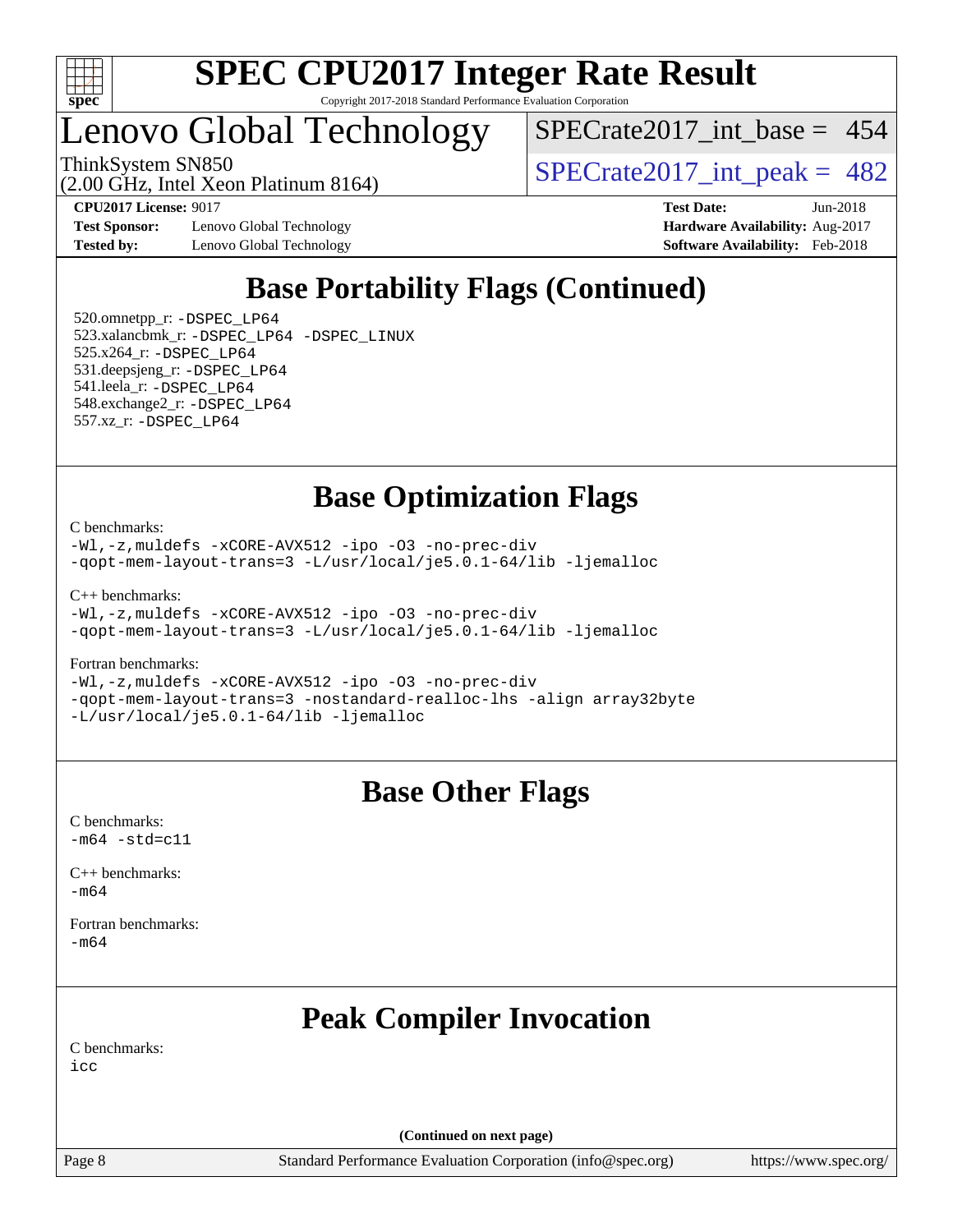

### Lenovo Global Technology

 $SPECrate2017\_int\_base = 454$ 

ThinkSystem SN850<br>  $(2.00 \text{ GHz. Intel Yoon Plotinum } 8164)$  [SPECrate2017\\_int\\_peak =](http://www.spec.org/auto/cpu2017/Docs/result-fields.html#SPECrate2017intpeak) 482

**[Test Sponsor:](http://www.spec.org/auto/cpu2017/Docs/result-fields.html#TestSponsor)** Lenovo Global Technology **[Hardware Availability:](http://www.spec.org/auto/cpu2017/Docs/result-fields.html#HardwareAvailability)** Aug-2017 **[Tested by:](http://www.spec.org/auto/cpu2017/Docs/result-fields.html#Testedby)** Lenovo Global Technology **[Software Availability:](http://www.spec.org/auto/cpu2017/Docs/result-fields.html#SoftwareAvailability)** Feb-2018

(2.00 GHz, Intel Xeon Platinum 8164)

**[CPU2017 License:](http://www.spec.org/auto/cpu2017/Docs/result-fields.html#CPU2017License)** 9017 **[Test Date:](http://www.spec.org/auto/cpu2017/Docs/result-fields.html#TestDate)** Jun-2018

### **[Peak Compiler Invocation \(Continued\)](http://www.spec.org/auto/cpu2017/Docs/result-fields.html#PeakCompilerInvocation)**

[C++ benchmarks:](http://www.spec.org/auto/cpu2017/Docs/result-fields.html#CXXbenchmarks) [icpc](http://www.spec.org/cpu2017/results/res2018q3/cpu2017-20180620-07210.flags.html#user_CXXpeak_intel_icpc_18.0_c510b6838c7f56d33e37e94d029a35b4a7bccf4766a728ee175e80a419847e808290a9b78be685c44ab727ea267ec2f070ec5dc83b407c0218cded6866a35d07)

[Fortran benchmarks](http://www.spec.org/auto/cpu2017/Docs/result-fields.html#Fortranbenchmarks): [ifort](http://www.spec.org/cpu2017/results/res2018q3/cpu2017-20180620-07210.flags.html#user_FCpeak_intel_ifort_18.0_8111460550e3ca792625aed983ce982f94888b8b503583aa7ba2b8303487b4d8a21a13e7191a45c5fd58ff318f48f9492884d4413fa793fd88dd292cad7027ca)

#### **[Peak Portability Flags](http://www.spec.org/auto/cpu2017/Docs/result-fields.html#PeakPortabilityFlags)**

 500.perlbench\_r: [-DSPEC\\_LP64](http://www.spec.org/cpu2017/results/res2018q3/cpu2017-20180620-07210.flags.html#b500.perlbench_r_peakPORTABILITY_DSPEC_LP64) [-DSPEC\\_LINUX\\_X64](http://www.spec.org/cpu2017/results/res2018q3/cpu2017-20180620-07210.flags.html#b500.perlbench_r_peakCPORTABILITY_DSPEC_LINUX_X64) 502.gcc\_r: [-D\\_FILE\\_OFFSET\\_BITS=64](http://www.spec.org/cpu2017/results/res2018q3/cpu2017-20180620-07210.flags.html#user_peakPORTABILITY502_gcc_r_file_offset_bits_64_5ae949a99b284ddf4e95728d47cb0843d81b2eb0e18bdfe74bbf0f61d0b064f4bda2f10ea5eb90e1dcab0e84dbc592acfc5018bc955c18609f94ddb8d550002c) 505.mcf\_r: [-DSPEC\\_LP64](http://www.spec.org/cpu2017/results/res2018q3/cpu2017-20180620-07210.flags.html#suite_peakPORTABILITY505_mcf_r_DSPEC_LP64) 520.omnetpp\_r: [-DSPEC\\_LP64](http://www.spec.org/cpu2017/results/res2018q3/cpu2017-20180620-07210.flags.html#suite_peakPORTABILITY520_omnetpp_r_DSPEC_LP64) 523.xalancbmk\_r: [-D\\_FILE\\_OFFSET\\_BITS=64](http://www.spec.org/cpu2017/results/res2018q3/cpu2017-20180620-07210.flags.html#user_peakPORTABILITY523_xalancbmk_r_file_offset_bits_64_5ae949a99b284ddf4e95728d47cb0843d81b2eb0e18bdfe74bbf0f61d0b064f4bda2f10ea5eb90e1dcab0e84dbc592acfc5018bc955c18609f94ddb8d550002c) [-DSPEC\\_LINUX](http://www.spec.org/cpu2017/results/res2018q3/cpu2017-20180620-07210.flags.html#b523.xalancbmk_r_peakCXXPORTABILITY_DSPEC_LINUX) 525.x264\_r: [-DSPEC\\_LP64](http://www.spec.org/cpu2017/results/res2018q3/cpu2017-20180620-07210.flags.html#suite_peakPORTABILITY525_x264_r_DSPEC_LP64) 531.deepsjeng\_r: [-DSPEC\\_LP64](http://www.spec.org/cpu2017/results/res2018q3/cpu2017-20180620-07210.flags.html#suite_peakPORTABILITY531_deepsjeng_r_DSPEC_LP64) 541.leela\_r: [-DSPEC\\_LP64](http://www.spec.org/cpu2017/results/res2018q3/cpu2017-20180620-07210.flags.html#suite_peakPORTABILITY541_leela_r_DSPEC_LP64) 548.exchange2\_r: [-DSPEC\\_LP64](http://www.spec.org/cpu2017/results/res2018q3/cpu2017-20180620-07210.flags.html#suite_peakPORTABILITY548_exchange2_r_DSPEC_LP64) 557.xz\_r: [-DSPEC\\_LP64](http://www.spec.org/cpu2017/results/res2018q3/cpu2017-20180620-07210.flags.html#suite_peakPORTABILITY557_xz_r_DSPEC_LP64)

### **[Peak Optimization Flags](http://www.spec.org/auto/cpu2017/Docs/result-fields.html#PeakOptimizationFlags)**

[C benchmarks](http://www.spec.org/auto/cpu2017/Docs/result-fields.html#Cbenchmarks):

 500.perlbench\_r: [-Wl,-z,muldefs](http://www.spec.org/cpu2017/results/res2018q3/cpu2017-20180620-07210.flags.html#user_peakEXTRA_LDFLAGS500_perlbench_r_link_force_multiple1_b4cbdb97b34bdee9ceefcfe54f4c8ea74255f0b02a4b23e853cdb0e18eb4525ac79b5a88067c842dd0ee6996c24547a27a4b99331201badda8798ef8a743f577) [-prof-gen](http://www.spec.org/cpu2017/results/res2018q3/cpu2017-20180620-07210.flags.html#user_peakPASS1_CFLAGSPASS1_LDFLAGS500_perlbench_r_prof_gen_5aa4926d6013ddb2a31985c654b3eb18169fc0c6952a63635c234f711e6e63dd76e94ad52365559451ec499a2cdb89e4dc58ba4c67ef54ca681ffbe1461d6b36)(pass 1) [-prof-use](http://www.spec.org/cpu2017/results/res2018q3/cpu2017-20180620-07210.flags.html#user_peakPASS2_CFLAGSPASS2_LDFLAGS500_perlbench_r_prof_use_1a21ceae95f36a2b53c25747139a6c16ca95bd9def2a207b4f0849963b97e94f5260e30a0c64f4bb623698870e679ca08317ef8150905d41bd88c6f78df73f19)(pass 2) [-ipo](http://www.spec.org/cpu2017/results/res2018q3/cpu2017-20180620-07210.flags.html#user_peakPASS1_COPTIMIZEPASS2_COPTIMIZE500_perlbench_r_f-ipo) [-xCORE-AVX512](http://www.spec.org/cpu2017/results/res2018q3/cpu2017-20180620-07210.flags.html#user_peakPASS2_COPTIMIZE500_perlbench_r_f-xCORE-AVX512) [-O3](http://www.spec.org/cpu2017/results/res2018q3/cpu2017-20180620-07210.flags.html#user_peakPASS1_COPTIMIZEPASS2_COPTIMIZE500_perlbench_r_f-O3) [-no-prec-div](http://www.spec.org/cpu2017/results/res2018q3/cpu2017-20180620-07210.flags.html#user_peakPASS1_COPTIMIZEPASS2_COPTIMIZE500_perlbench_r_f-no-prec-div) [-qopt-mem-layout-trans=3](http://www.spec.org/cpu2017/results/res2018q3/cpu2017-20180620-07210.flags.html#user_peakPASS1_COPTIMIZEPASS2_COPTIMIZE500_perlbench_r_f-qopt-mem-layout-trans_de80db37974c74b1f0e20d883f0b675c88c3b01e9d123adea9b28688d64333345fb62bc4a798493513fdb68f60282f9a726aa07f478b2f7113531aecce732043) [-fno-strict-overflow](http://www.spec.org/cpu2017/results/res2018q3/cpu2017-20180620-07210.flags.html#user_peakEXTRA_OPTIMIZE500_perlbench_r_f-fno-strict-overflow) [-L/usr/local/je5.0.1-64/lib](http://www.spec.org/cpu2017/results/res2018q3/cpu2017-20180620-07210.flags.html#user_peakEXTRA_LIBS500_perlbench_r_jemalloc_link_path64_4b10a636b7bce113509b17f3bd0d6226c5fb2346b9178c2d0232c14f04ab830f976640479e5c33dc2bcbbdad86ecfb6634cbbd4418746f06f368b512fced5394) [-ljemalloc](http://www.spec.org/cpu2017/results/res2018q3/cpu2017-20180620-07210.flags.html#user_peakEXTRA_LIBS500_perlbench_r_jemalloc_link_lib_d1249b907c500fa1c0672f44f562e3d0f79738ae9e3c4a9c376d49f265a04b9c99b167ecedbf6711b3085be911c67ff61f150a17b3472be731631ba4d0471706) 502.gcc\_r: [-L/opt/intel/compilers\\_and\\_libraries\\_2018/linux/lib/ia32](http://www.spec.org/cpu2017/results/res2018q3/cpu2017-20180620-07210.flags.html#user_peakCCLD502_gcc_r_Enable-32bit-runtime_af243bdb1d79e4c7a4f720bf8275e627de2ecd461de63307bc14cef0633fde3cd7bb2facb32dcc8be9566045fb55d40ce2b72b725f73827aa7833441b71b9343) [-Wl,-z,muldefs](http://www.spec.org/cpu2017/results/res2018q3/cpu2017-20180620-07210.flags.html#user_peakEXTRA_LDFLAGS502_gcc_r_link_force_multiple1_b4cbdb97b34bdee9ceefcfe54f4c8ea74255f0b02a4b23e853cdb0e18eb4525ac79b5a88067c842dd0ee6996c24547a27a4b99331201badda8798ef8a743f577) [-prof-gen](http://www.spec.org/cpu2017/results/res2018q3/cpu2017-20180620-07210.flags.html#user_peakPASS1_CFLAGSPASS1_LDFLAGS502_gcc_r_prof_gen_5aa4926d6013ddb2a31985c654b3eb18169fc0c6952a63635c234f711e6e63dd76e94ad52365559451ec499a2cdb89e4dc58ba4c67ef54ca681ffbe1461d6b36)(pass 1) [-prof-use](http://www.spec.org/cpu2017/results/res2018q3/cpu2017-20180620-07210.flags.html#user_peakPASS2_CFLAGSPASS2_LDFLAGS502_gcc_r_prof_use_1a21ceae95f36a2b53c25747139a6c16ca95bd9def2a207b4f0849963b97e94f5260e30a0c64f4bb623698870e679ca08317ef8150905d41bd88c6f78df73f19)(pass 2) [-ipo](http://www.spec.org/cpu2017/results/res2018q3/cpu2017-20180620-07210.flags.html#user_peakPASS1_COPTIMIZEPASS2_COPTIMIZE502_gcc_r_f-ipo) [-xCORE-AVX512](http://www.spec.org/cpu2017/results/res2018q3/cpu2017-20180620-07210.flags.html#user_peakPASS2_COPTIMIZE502_gcc_r_f-xCORE-AVX512) [-O3](http://www.spec.org/cpu2017/results/res2018q3/cpu2017-20180620-07210.flags.html#user_peakPASS1_COPTIMIZEPASS2_COPTIMIZE502_gcc_r_f-O3) [-no-prec-div](http://www.spec.org/cpu2017/results/res2018q3/cpu2017-20180620-07210.flags.html#user_peakPASS1_COPTIMIZEPASS2_COPTIMIZE502_gcc_r_f-no-prec-div) [-qopt-mem-layout-trans=3](http://www.spec.org/cpu2017/results/res2018q3/cpu2017-20180620-07210.flags.html#user_peakPASS1_COPTIMIZEPASS2_COPTIMIZE502_gcc_r_f-qopt-mem-layout-trans_de80db37974c74b1f0e20d883f0b675c88c3b01e9d123adea9b28688d64333345fb62bc4a798493513fdb68f60282f9a726aa07f478b2f7113531aecce732043) [-L/usr/local/je5.0.1-32/lib](http://www.spec.org/cpu2017/results/res2018q3/cpu2017-20180620-07210.flags.html#user_peakEXTRA_LIBS502_gcc_r_jemalloc_link_path32_e29f22e8e6c17053bbc6a0971f5a9c01a601a06bb1a59df2084b77a2fe0a2995b64fd4256feaeea39eeba3aae142e96e2b2b0a28974019c0c0c88139a84f900a) [-ljemalloc](http://www.spec.org/cpu2017/results/res2018q3/cpu2017-20180620-07210.flags.html#user_peakEXTRA_LIBS502_gcc_r_jemalloc_link_lib_d1249b907c500fa1c0672f44f562e3d0f79738ae9e3c4a9c376d49f265a04b9c99b167ecedbf6711b3085be911c67ff61f150a17b3472be731631ba4d0471706) 505.mcf\_r: [-Wl,-z,muldefs](http://www.spec.org/cpu2017/results/res2018q3/cpu2017-20180620-07210.flags.html#user_peakEXTRA_LDFLAGS505_mcf_r_link_force_multiple1_b4cbdb97b34bdee9ceefcfe54f4c8ea74255f0b02a4b23e853cdb0e18eb4525ac79b5a88067c842dd0ee6996c24547a27a4b99331201badda8798ef8a743f577) [-xCORE-AVX512](http://www.spec.org/cpu2017/results/res2018q3/cpu2017-20180620-07210.flags.html#user_peakCOPTIMIZE505_mcf_r_f-xCORE-AVX512) [-ipo](http://www.spec.org/cpu2017/results/res2018q3/cpu2017-20180620-07210.flags.html#user_peakCOPTIMIZE505_mcf_r_f-ipo) [-O3](http://www.spec.org/cpu2017/results/res2018q3/cpu2017-20180620-07210.flags.html#user_peakCOPTIMIZE505_mcf_r_f-O3) [-no-prec-div](http://www.spec.org/cpu2017/results/res2018q3/cpu2017-20180620-07210.flags.html#user_peakCOPTIMIZE505_mcf_r_f-no-prec-div) [-qopt-mem-layout-trans=3](http://www.spec.org/cpu2017/results/res2018q3/cpu2017-20180620-07210.flags.html#user_peakCOPTIMIZE505_mcf_r_f-qopt-mem-layout-trans_de80db37974c74b1f0e20d883f0b675c88c3b01e9d123adea9b28688d64333345fb62bc4a798493513fdb68f60282f9a726aa07f478b2f7113531aecce732043) [-L/usr/local/je5.0.1-64/lib](http://www.spec.org/cpu2017/results/res2018q3/cpu2017-20180620-07210.flags.html#user_peakEXTRA_LIBS505_mcf_r_jemalloc_link_path64_4b10a636b7bce113509b17f3bd0d6226c5fb2346b9178c2d0232c14f04ab830f976640479e5c33dc2bcbbdad86ecfb6634cbbd4418746f06f368b512fced5394) [-ljemalloc](http://www.spec.org/cpu2017/results/res2018q3/cpu2017-20180620-07210.flags.html#user_peakEXTRA_LIBS505_mcf_r_jemalloc_link_lib_d1249b907c500fa1c0672f44f562e3d0f79738ae9e3c4a9c376d49f265a04b9c99b167ecedbf6711b3085be911c67ff61f150a17b3472be731631ba4d0471706) 525.x264\_r: [-Wl,-z,muldefs](http://www.spec.org/cpu2017/results/res2018q3/cpu2017-20180620-07210.flags.html#user_peakEXTRA_LDFLAGS525_x264_r_link_force_multiple1_b4cbdb97b34bdee9ceefcfe54f4c8ea74255f0b02a4b23e853cdb0e18eb4525ac79b5a88067c842dd0ee6996c24547a27a4b99331201badda8798ef8a743f577) [-xCORE-AVX512](http://www.spec.org/cpu2017/results/res2018q3/cpu2017-20180620-07210.flags.html#user_peakCOPTIMIZE525_x264_r_f-xCORE-AVX512) [-ipo](http://www.spec.org/cpu2017/results/res2018q3/cpu2017-20180620-07210.flags.html#user_peakCOPTIMIZE525_x264_r_f-ipo) [-O3](http://www.spec.org/cpu2017/results/res2018q3/cpu2017-20180620-07210.flags.html#user_peakCOPTIMIZE525_x264_r_f-O3) [-no-prec-div](http://www.spec.org/cpu2017/results/res2018q3/cpu2017-20180620-07210.flags.html#user_peakCOPTIMIZE525_x264_r_f-no-prec-div) [-qopt-mem-layout-trans=3](http://www.spec.org/cpu2017/results/res2018q3/cpu2017-20180620-07210.flags.html#user_peakCOPTIMIZE525_x264_r_f-qopt-mem-layout-trans_de80db37974c74b1f0e20d883f0b675c88c3b01e9d123adea9b28688d64333345fb62bc4a798493513fdb68f60282f9a726aa07f478b2f7113531aecce732043) [-fno-alias](http://www.spec.org/cpu2017/results/res2018q3/cpu2017-20180620-07210.flags.html#user_peakEXTRA_OPTIMIZE525_x264_r_f-no-alias_77dbac10d91cbfe898fbf4a29d1b29b694089caa623bdd1baccc9957d4edbe8d106c0b357e2748a65b44fc9e83d78098bb898077f3fe92f9faf24f7bd4a07ed7) [-L/usr/local/je5.0.1-64/lib](http://www.spec.org/cpu2017/results/res2018q3/cpu2017-20180620-07210.flags.html#user_peakEXTRA_LIBS525_x264_r_jemalloc_link_path64_4b10a636b7bce113509b17f3bd0d6226c5fb2346b9178c2d0232c14f04ab830f976640479e5c33dc2bcbbdad86ecfb6634cbbd4418746f06f368b512fced5394) [-ljemalloc](http://www.spec.org/cpu2017/results/res2018q3/cpu2017-20180620-07210.flags.html#user_peakEXTRA_LIBS525_x264_r_jemalloc_link_lib_d1249b907c500fa1c0672f44f562e3d0f79738ae9e3c4a9c376d49f265a04b9c99b167ecedbf6711b3085be911c67ff61f150a17b3472be731631ba4d0471706)

**(Continued on next page)**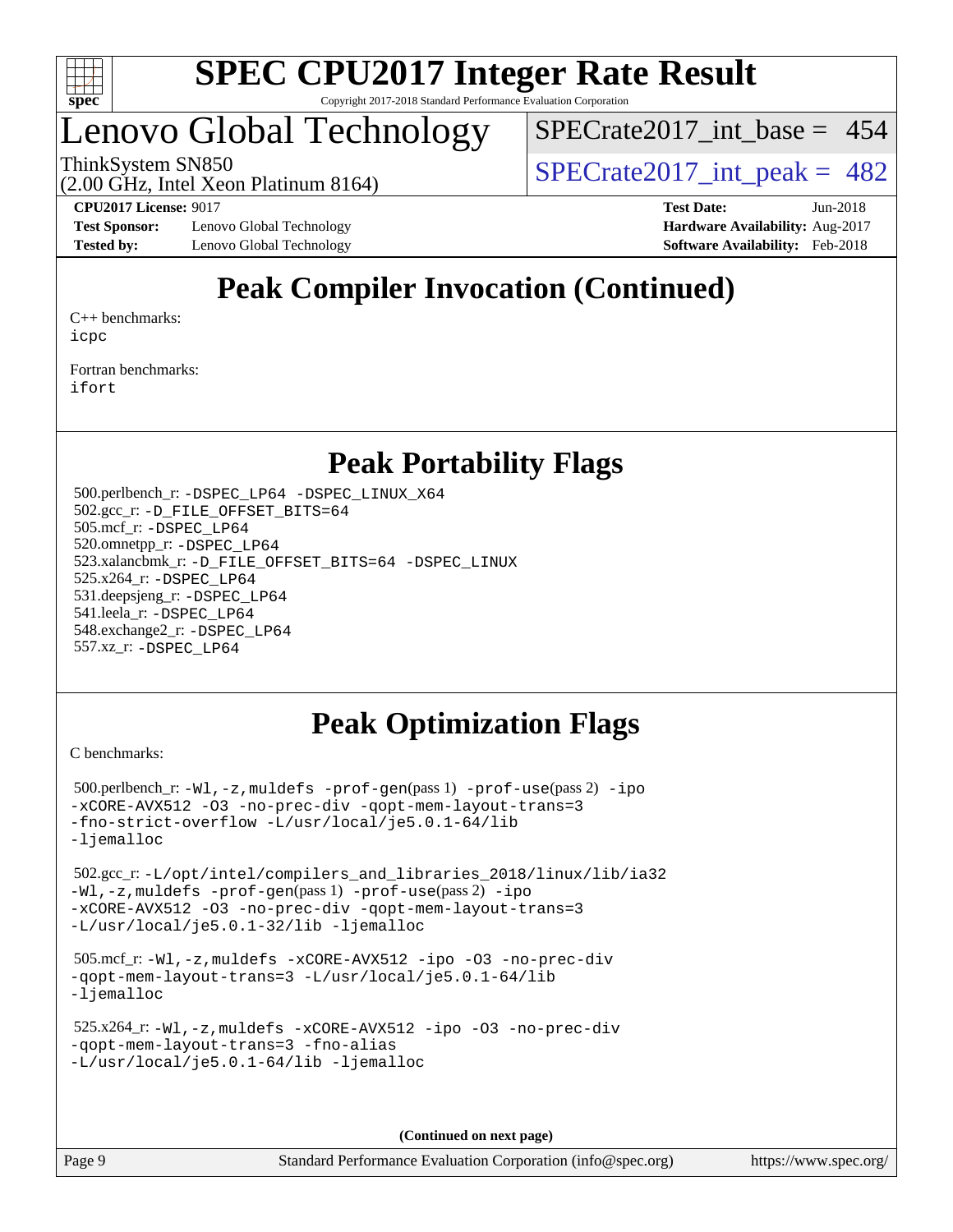

# **[SPEC CPU2017 Integer Rate Result](http://www.spec.org/auto/cpu2017/Docs/result-fields.html#SPECCPU2017IntegerRateResult)**

Copyright 2017-2018 Standard Performance Evaluation Corporation

### Lenovo Global Technology

 $SPECrate2017\_int\_base = 454$ 

(2.00 GHz, Intel Xeon Platinum 8164)

ThinkSystem SN850<br>  $\frac{1}{200}$  [SPECrate2017\\_int\\_peak =](http://www.spec.org/auto/cpu2017/Docs/result-fields.html#SPECrate2017intpeak) 482

**[Test Sponsor:](http://www.spec.org/auto/cpu2017/Docs/result-fields.html#TestSponsor)** Lenovo Global Technology **[Hardware Availability:](http://www.spec.org/auto/cpu2017/Docs/result-fields.html#HardwareAvailability)** Aug-2017 **[Tested by:](http://www.spec.org/auto/cpu2017/Docs/result-fields.html#Testedby)** Lenovo Global Technology **[Software Availability:](http://www.spec.org/auto/cpu2017/Docs/result-fields.html#SoftwareAvailability)** Feb-2018

**[CPU2017 License:](http://www.spec.org/auto/cpu2017/Docs/result-fields.html#CPU2017License)** 9017 **[Test Date:](http://www.spec.org/auto/cpu2017/Docs/result-fields.html#TestDate)** Jun-2018

### **[Peak Optimization Flags \(Continued\)](http://www.spec.org/auto/cpu2017/Docs/result-fields.html#PeakOptimizationFlags)**

557.xz\_r: Same as 505.mcf\_r

[C++ benchmarks:](http://www.spec.org/auto/cpu2017/Docs/result-fields.html#CXXbenchmarks)

 520.omnetpp\_r: [-Wl,-z,muldefs](http://www.spec.org/cpu2017/results/res2018q3/cpu2017-20180620-07210.flags.html#user_peakEXTRA_LDFLAGS520_omnetpp_r_link_force_multiple1_b4cbdb97b34bdee9ceefcfe54f4c8ea74255f0b02a4b23e853cdb0e18eb4525ac79b5a88067c842dd0ee6996c24547a27a4b99331201badda8798ef8a743f577) [-prof-gen](http://www.spec.org/cpu2017/results/res2018q3/cpu2017-20180620-07210.flags.html#user_peakPASS1_CXXFLAGSPASS1_LDFLAGS520_omnetpp_r_prof_gen_5aa4926d6013ddb2a31985c654b3eb18169fc0c6952a63635c234f711e6e63dd76e94ad52365559451ec499a2cdb89e4dc58ba4c67ef54ca681ffbe1461d6b36)(pass 1) [-prof-use](http://www.spec.org/cpu2017/results/res2018q3/cpu2017-20180620-07210.flags.html#user_peakPASS2_CXXFLAGSPASS2_LDFLAGS520_omnetpp_r_prof_use_1a21ceae95f36a2b53c25747139a6c16ca95bd9def2a207b4f0849963b97e94f5260e30a0c64f4bb623698870e679ca08317ef8150905d41bd88c6f78df73f19)(pass 2) [-ipo](http://www.spec.org/cpu2017/results/res2018q3/cpu2017-20180620-07210.flags.html#user_peakPASS1_CXXOPTIMIZEPASS2_CXXOPTIMIZE520_omnetpp_r_f-ipo) [-xCORE-AVX512](http://www.spec.org/cpu2017/results/res2018q3/cpu2017-20180620-07210.flags.html#user_peakPASS2_CXXOPTIMIZE520_omnetpp_r_f-xCORE-AVX512) [-O3](http://www.spec.org/cpu2017/results/res2018q3/cpu2017-20180620-07210.flags.html#user_peakPASS1_CXXOPTIMIZEPASS2_CXXOPTIMIZE520_omnetpp_r_f-O3) [-no-prec-div](http://www.spec.org/cpu2017/results/res2018q3/cpu2017-20180620-07210.flags.html#user_peakPASS1_CXXOPTIMIZEPASS2_CXXOPTIMIZE520_omnetpp_r_f-no-prec-div) [-qopt-mem-layout-trans=3](http://www.spec.org/cpu2017/results/res2018q3/cpu2017-20180620-07210.flags.html#user_peakPASS1_CXXOPTIMIZEPASS2_CXXOPTIMIZE520_omnetpp_r_f-qopt-mem-layout-trans_de80db37974c74b1f0e20d883f0b675c88c3b01e9d123adea9b28688d64333345fb62bc4a798493513fdb68f60282f9a726aa07f478b2f7113531aecce732043) [-L/usr/local/je5.0.1-64/lib](http://www.spec.org/cpu2017/results/res2018q3/cpu2017-20180620-07210.flags.html#user_peakEXTRA_LIBS520_omnetpp_r_jemalloc_link_path64_4b10a636b7bce113509b17f3bd0d6226c5fb2346b9178c2d0232c14f04ab830f976640479e5c33dc2bcbbdad86ecfb6634cbbd4418746f06f368b512fced5394) [-ljemalloc](http://www.spec.org/cpu2017/results/res2018q3/cpu2017-20180620-07210.flags.html#user_peakEXTRA_LIBS520_omnetpp_r_jemalloc_link_lib_d1249b907c500fa1c0672f44f562e3d0f79738ae9e3c4a9c376d49f265a04b9c99b167ecedbf6711b3085be911c67ff61f150a17b3472be731631ba4d0471706)

 523.xalancbmk\_r: [-L/opt/intel/compilers\\_and\\_libraries\\_2018/linux/lib/ia32](http://www.spec.org/cpu2017/results/res2018q3/cpu2017-20180620-07210.flags.html#user_peakCXXLD523_xalancbmk_r_Enable-32bit-runtime_af243bdb1d79e4c7a4f720bf8275e627de2ecd461de63307bc14cef0633fde3cd7bb2facb32dcc8be9566045fb55d40ce2b72b725f73827aa7833441b71b9343) [-Wl,-z,muldefs](http://www.spec.org/cpu2017/results/res2018q3/cpu2017-20180620-07210.flags.html#user_peakEXTRA_LDFLAGS523_xalancbmk_r_link_force_multiple1_b4cbdb97b34bdee9ceefcfe54f4c8ea74255f0b02a4b23e853cdb0e18eb4525ac79b5a88067c842dd0ee6996c24547a27a4b99331201badda8798ef8a743f577) [-prof-gen](http://www.spec.org/cpu2017/results/res2018q3/cpu2017-20180620-07210.flags.html#user_peakPASS1_CXXFLAGSPASS1_LDFLAGS523_xalancbmk_r_prof_gen_5aa4926d6013ddb2a31985c654b3eb18169fc0c6952a63635c234f711e6e63dd76e94ad52365559451ec499a2cdb89e4dc58ba4c67ef54ca681ffbe1461d6b36)(pass 1) [-prof-use](http://www.spec.org/cpu2017/results/res2018q3/cpu2017-20180620-07210.flags.html#user_peakPASS2_CXXFLAGSPASS2_LDFLAGS523_xalancbmk_r_prof_use_1a21ceae95f36a2b53c25747139a6c16ca95bd9def2a207b4f0849963b97e94f5260e30a0c64f4bb623698870e679ca08317ef8150905d41bd88c6f78df73f19)(pass 2) [-ipo](http://www.spec.org/cpu2017/results/res2018q3/cpu2017-20180620-07210.flags.html#user_peakPASS1_CXXOPTIMIZEPASS2_CXXOPTIMIZE523_xalancbmk_r_f-ipo) [-xCORE-AVX512](http://www.spec.org/cpu2017/results/res2018q3/cpu2017-20180620-07210.flags.html#user_peakPASS2_CXXOPTIMIZE523_xalancbmk_r_f-xCORE-AVX512) [-O3](http://www.spec.org/cpu2017/results/res2018q3/cpu2017-20180620-07210.flags.html#user_peakPASS1_CXXOPTIMIZEPASS2_CXXOPTIMIZE523_xalancbmk_r_f-O3) [-no-prec-div](http://www.spec.org/cpu2017/results/res2018q3/cpu2017-20180620-07210.flags.html#user_peakPASS1_CXXOPTIMIZEPASS2_CXXOPTIMIZE523_xalancbmk_r_f-no-prec-div) [-qopt-mem-layout-trans=3](http://www.spec.org/cpu2017/results/res2018q3/cpu2017-20180620-07210.flags.html#user_peakPASS1_CXXOPTIMIZEPASS2_CXXOPTIMIZE523_xalancbmk_r_f-qopt-mem-layout-trans_de80db37974c74b1f0e20d883f0b675c88c3b01e9d123adea9b28688d64333345fb62bc4a798493513fdb68f60282f9a726aa07f478b2f7113531aecce732043) [-L/usr/local/je5.0.1-32/lib](http://www.spec.org/cpu2017/results/res2018q3/cpu2017-20180620-07210.flags.html#user_peakEXTRA_LIBS523_xalancbmk_r_jemalloc_link_path32_e29f22e8e6c17053bbc6a0971f5a9c01a601a06bb1a59df2084b77a2fe0a2995b64fd4256feaeea39eeba3aae142e96e2b2b0a28974019c0c0c88139a84f900a) [-ljemalloc](http://www.spec.org/cpu2017/results/res2018q3/cpu2017-20180620-07210.flags.html#user_peakEXTRA_LIBS523_xalancbmk_r_jemalloc_link_lib_d1249b907c500fa1c0672f44f562e3d0f79738ae9e3c4a9c376d49f265a04b9c99b167ecedbf6711b3085be911c67ff61f150a17b3472be731631ba4d0471706)

531.deepsjeng\_r: Same as 520.omnetpp\_r

541.leela\_r: Same as 520.omnetpp\_r

[Fortran benchmarks](http://www.spec.org/auto/cpu2017/Docs/result-fields.html#Fortranbenchmarks): [-Wl,-z,muldefs](http://www.spec.org/cpu2017/results/res2018q3/cpu2017-20180620-07210.flags.html#user_FCpeak_link_force_multiple1_b4cbdb97b34bdee9ceefcfe54f4c8ea74255f0b02a4b23e853cdb0e18eb4525ac79b5a88067c842dd0ee6996c24547a27a4b99331201badda8798ef8a743f577) [-xCORE-AVX512](http://www.spec.org/cpu2017/results/res2018q3/cpu2017-20180620-07210.flags.html#user_FCpeak_f-xCORE-AVX512) [-ipo](http://www.spec.org/cpu2017/results/res2018q3/cpu2017-20180620-07210.flags.html#user_FCpeak_f-ipo) [-O3](http://www.spec.org/cpu2017/results/res2018q3/cpu2017-20180620-07210.flags.html#user_FCpeak_f-O3) [-no-prec-div](http://www.spec.org/cpu2017/results/res2018q3/cpu2017-20180620-07210.flags.html#user_FCpeak_f-no-prec-div) [-qopt-mem-layout-trans=3](http://www.spec.org/cpu2017/results/res2018q3/cpu2017-20180620-07210.flags.html#user_FCpeak_f-qopt-mem-layout-trans_de80db37974c74b1f0e20d883f0b675c88c3b01e9d123adea9b28688d64333345fb62bc4a798493513fdb68f60282f9a726aa07f478b2f7113531aecce732043) [-nostandard-realloc-lhs](http://www.spec.org/cpu2017/results/res2018q3/cpu2017-20180620-07210.flags.html#user_FCpeak_f_2003_std_realloc_82b4557e90729c0f113870c07e44d33d6f5a304b4f63d4c15d2d0f1fab99f5daaed73bdb9275d9ae411527f28b936061aa8b9c8f2d63842963b95c9dd6426b8a) [-align array32byte](http://www.spec.org/cpu2017/results/res2018q3/cpu2017-20180620-07210.flags.html#user_FCpeak_align_array32byte_b982fe038af199962ba9a80c053b8342c548c85b40b8e86eb3cc33dee0d7986a4af373ac2d51c3f7cf710a18d62fdce2948f201cd044323541f22fc0fffc51b6) [-L/usr/local/je5.0.1-64/lib](http://www.spec.org/cpu2017/results/res2018q3/cpu2017-20180620-07210.flags.html#user_FCpeak_jemalloc_link_path64_4b10a636b7bce113509b17f3bd0d6226c5fb2346b9178c2d0232c14f04ab830f976640479e5c33dc2bcbbdad86ecfb6634cbbd4418746f06f368b512fced5394) [-ljemalloc](http://www.spec.org/cpu2017/results/res2018q3/cpu2017-20180620-07210.flags.html#user_FCpeak_jemalloc_link_lib_d1249b907c500fa1c0672f44f562e3d0f79738ae9e3c4a9c376d49f265a04b9c99b167ecedbf6711b3085be911c67ff61f150a17b3472be731631ba4d0471706)

### **[Peak Other Flags](http://www.spec.org/auto/cpu2017/Docs/result-fields.html#PeakOtherFlags)**

[C benchmarks \(except as noted below\)](http://www.spec.org/auto/cpu2017/Docs/result-fields.html#Cbenchmarksexceptasnotedbelow):  $-m64 - std = c11$  $-m64 - std = c11$ 

502.gcc\_r: [-m32](http://www.spec.org/cpu2017/results/res2018q3/cpu2017-20180620-07210.flags.html#user_peakCCLD502_gcc_r_intel_ia32_18.0_2666f1173eb60787016b673bfe1358e27016ef7649ea4884b7bc6187fd89dc221d14632e22638cde1c647a518de97358ab15d4ad098ee4e19a8b28d0c25e14bf) [-std=c11](http://www.spec.org/cpu2017/results/res2018q3/cpu2017-20180620-07210.flags.html#user_peakCCLD502_gcc_r_intel_compiler_c11_mode_0e1c27790398a4642dfca32ffe6c27b5796f9c2d2676156f2e42c9c44eaad0c049b1cdb667a270c34d979996257aeb8fc440bfb01818dbc9357bd9d174cb8524)

[C++ benchmarks \(except as noted below\):](http://www.spec.org/auto/cpu2017/Docs/result-fields.html#CXXbenchmarksexceptasnotedbelow) [-m64](http://www.spec.org/cpu2017/results/res2018q3/cpu2017-20180620-07210.flags.html#user_CXXpeak_intel_intel64_18.0_af43caccfc8ded86e7699f2159af6efc7655f51387b94da716254467f3c01020a5059329e2569e4053f409e7c9202a7efc638f7a6d1ffb3f52dea4a3e31d82ab)

523.xalancbmk $r: -m32$  $r: -m32$ 

[Fortran benchmarks](http://www.spec.org/auto/cpu2017/Docs/result-fields.html#Fortranbenchmarks): [-m64](http://www.spec.org/cpu2017/results/res2018q3/cpu2017-20180620-07210.flags.html#user_FCpeak_intel_intel64_18.0_af43caccfc8ded86e7699f2159af6efc7655f51387b94da716254467f3c01020a5059329e2569e4053f409e7c9202a7efc638f7a6d1ffb3f52dea4a3e31d82ab)

The flags files that were used to format this result can be browsed at

<http://www.spec.org/cpu2017/flags/Intel-ic18.0-official-linux64.html>

<http://www.spec.org/cpu2017/flags/Lenovo-Platform-SPECcpu2017-Flags-V1.2-SKL-C.html>